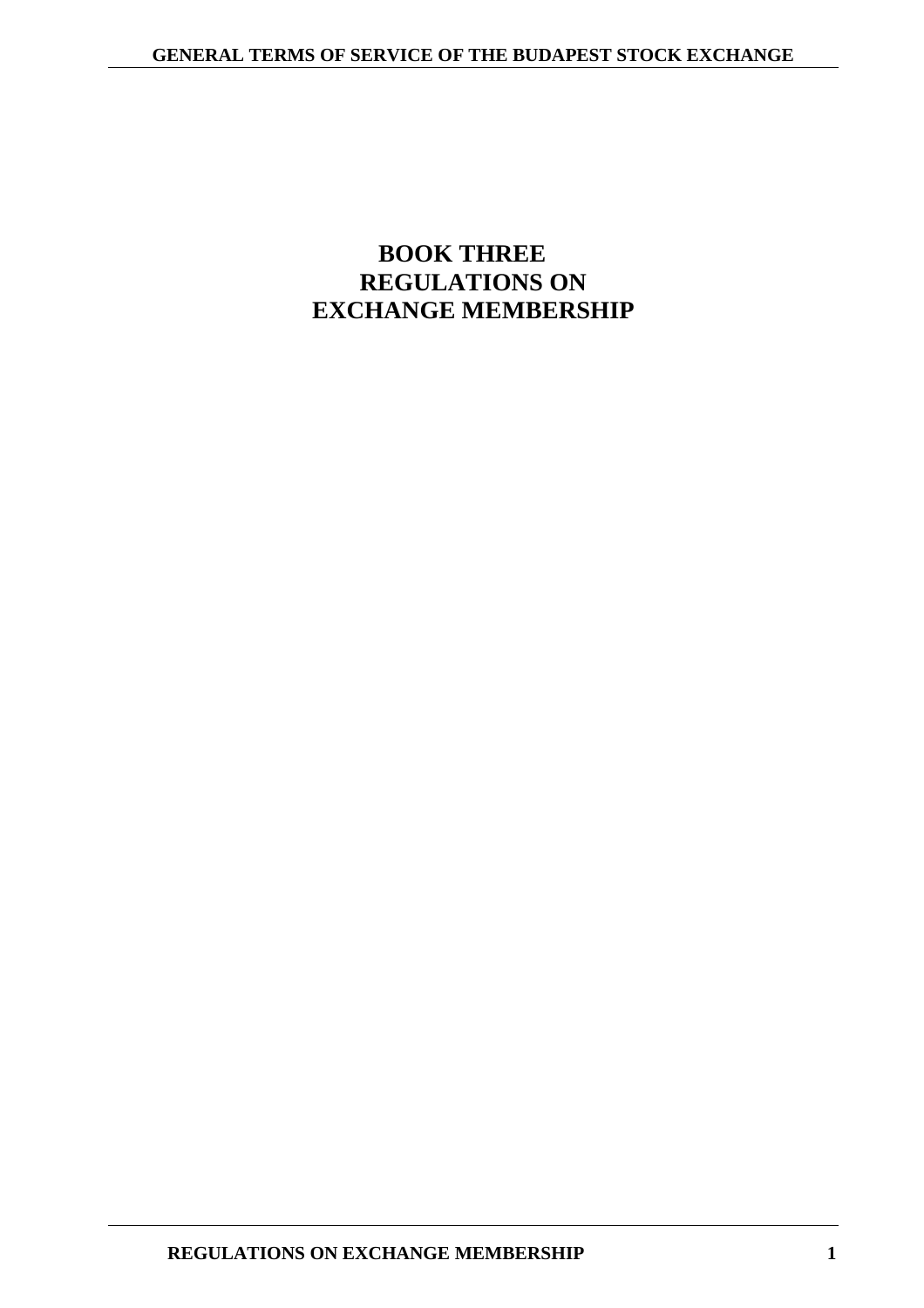# **TABLE OF CONTENTS**

|                                                                | REGULATIONS ON EXCHANGE MEMBERSHIP                                                                 | 2              |  |  |
|----------------------------------------------------------------|----------------------------------------------------------------------------------------------------|----------------|--|--|
| 16                                                             | Effective Forms of Contact Between the Exchange and Exchange Members                               | 25             |  |  |
| 15                                                             | Disclosure Obligations by Exchange Members                                                         | 24             |  |  |
| 14                                                             | The procedure for Monitoring Exchange Members                                                      | 23             |  |  |
| 13                                                             | The right and obligations of Exchange Members                                                      | 22             |  |  |
| Chapter 3 THE RIGHTS AND OBLIGATIONS OF EXCHANGE MEMBERS<br>22 |                                                                                                    |                |  |  |
|                                                                | 12 Legal Remedy                                                                                    | 20             |  |  |
| 11                                                             | Sanctions Applicable by the Exchange                                                               | 18             |  |  |
| 10                                                             | Termination of Exchange Membership                                                                 | 17             |  |  |
| 9                                                              | Suspending or terminating the Trading Licence                                                      | 14             |  |  |
| 8                                                              | Registering, suspending and deleting traders                                                       | 11             |  |  |
| $\tau$                                                         | The Procedure for Acquiring Exchange Membership and Trading Licence                                | 10             |  |  |
| 6                                                              | Granting Exchange Membership and the Conditions of Concluding an Exchange Membership<br>Agreement  | $\,8\,$        |  |  |
| 5                                                              | The General Rules of Exchange Membership                                                           | $8\phantom{1}$ |  |  |
|                                                                | Chapter 2 EXCHANGE MEMBERSHIP AND TRADING LICENCE                                                  | $\,8\,$        |  |  |
| 4                                                              | Decision-Making Powers Granted by these Regulations                                                | 6              |  |  |
| 3                                                              | The Termination of a Section                                                                       | 6              |  |  |
| $\overline{2}$                                                 | Definition                                                                                         | 6              |  |  |
|                                                                | Chapter 1 PURPOSE, SUBJECT MATTER, FUNDAMENTAL PRINCIPLES, AND EFFECT OF THE<br><b>REGULATIONS</b> | $\overline{4}$ |  |  |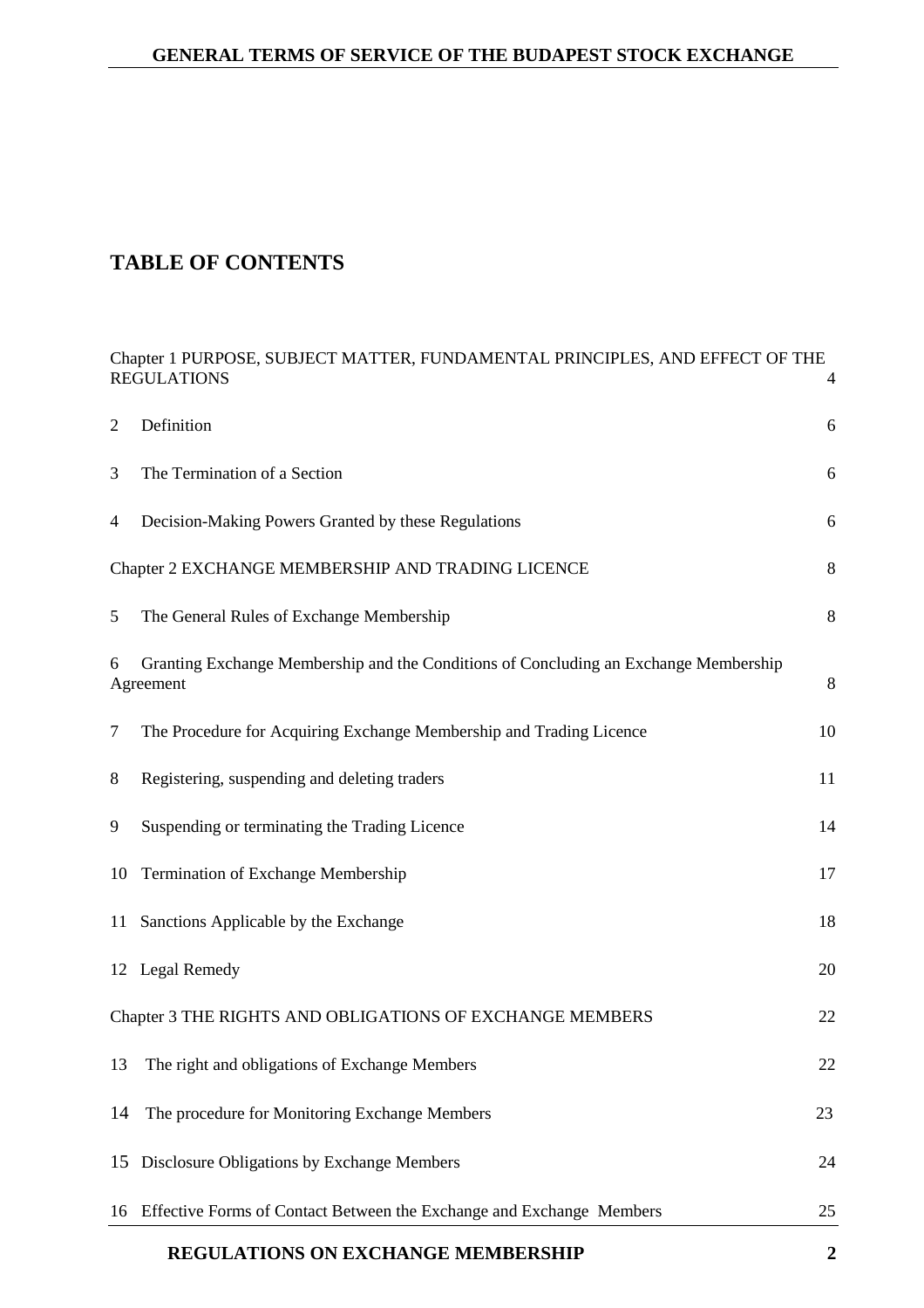# Chapter 4 MISCELLANEOUS PROVISIONS 26

| <b>ANNEXES</b>                                                                  | 26 |
|---------------------------------------------------------------------------------|----|
| Annex 1 Traders' examination requirements in the different Sections and Markets | 26 |
| Annex 2 Data to Be Provided by Exchange Members                                 | 29 |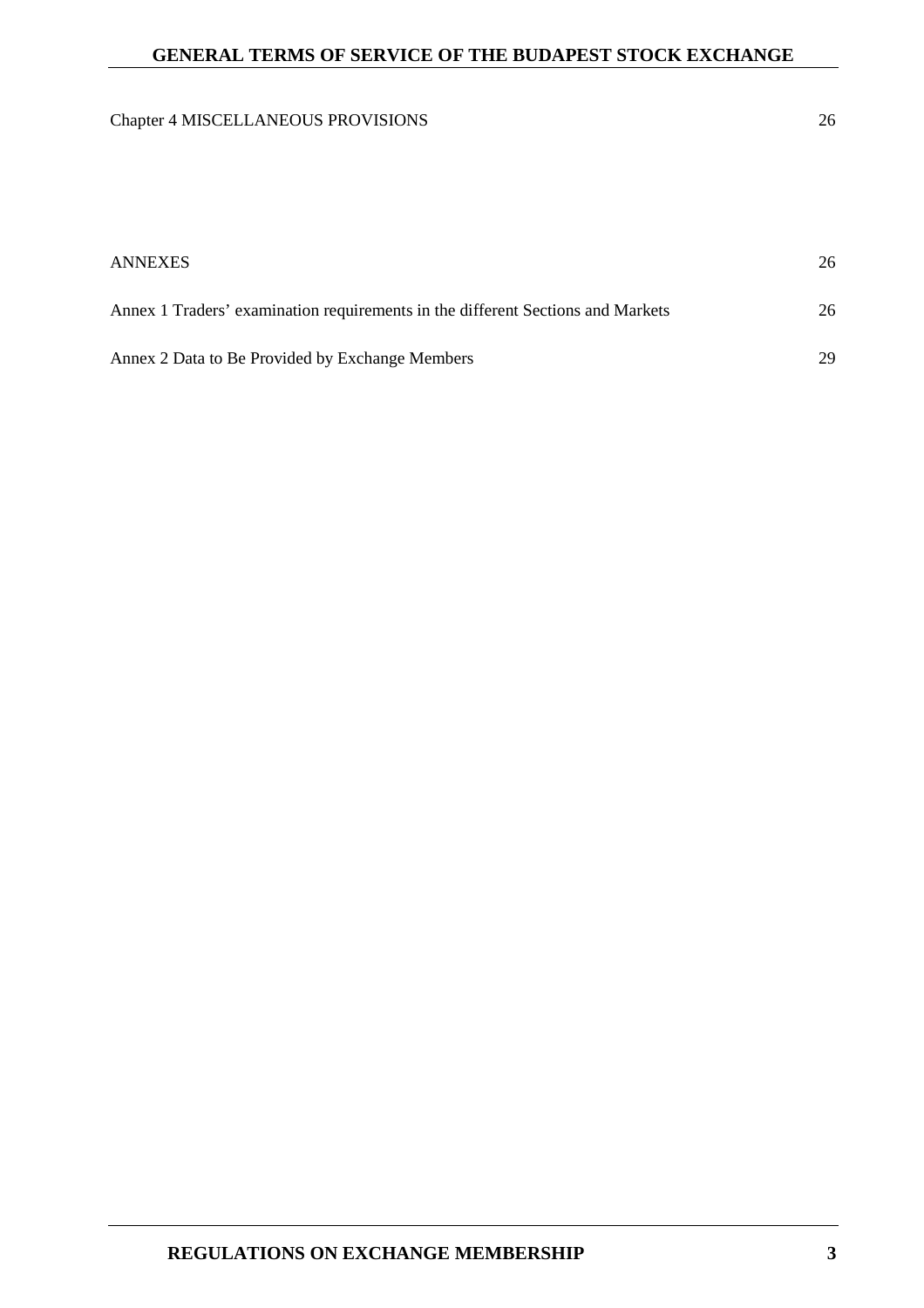## **I. GENERAL**

#### **Chapter 1 PURPOSE, SUBJECT MATTER, FUNDAMENTAL PRINCIPLES, AND EFFECT OF THE PRESENT BOOK**

- 1.1. Purpose of the present Book
- 1.1.1. The goal of Book Three of the General Terms of Service of the Budapest Stock Exchange Ltd. – Regulations on Exchange Membership" (hereinafter: Regulations on Exchange Membership) was the development and approval of clear rules that protect the interests of Exchange Members and Investors, regulating the legal relationship between Exchange Members and the Exchange, the procedure of granting membership, and containing the fundamental restrictions of trading that ensure a high level of protection of investor interests and offer guarantees for the smooth flow of uninterrupted trading on the Exchange, and providing the requirements Exchange Members need to comply with in order to achieve the aforementioned goals as well as the information system rules regarding Exchange Members, the monitoring procedures, and the scope of applicable sanctions.
- 1.2. Subject Matter of the present Book
- 1.2.1. The subject matter of the present Book is to capture the rights and obligations of the Exchange and of the persons subject to the present Book in connection with the specification of the rules relating to Exchange Members and to record the related rules of procedure in accordance with the purpose also mentioned above.
- 1.3. Fundamental Principles of the present Book

1.3.1. The principles to be applied concerning the application and interpretation of the present Book are set out in Section 6. of Book One – Introductory and Interpretative Provisions.

- 1.4. Effect of the present Book
- 1.4.1. The persons covered by the present Book include the Exchange, the officers and employees of the Exchange, and the members of each Section.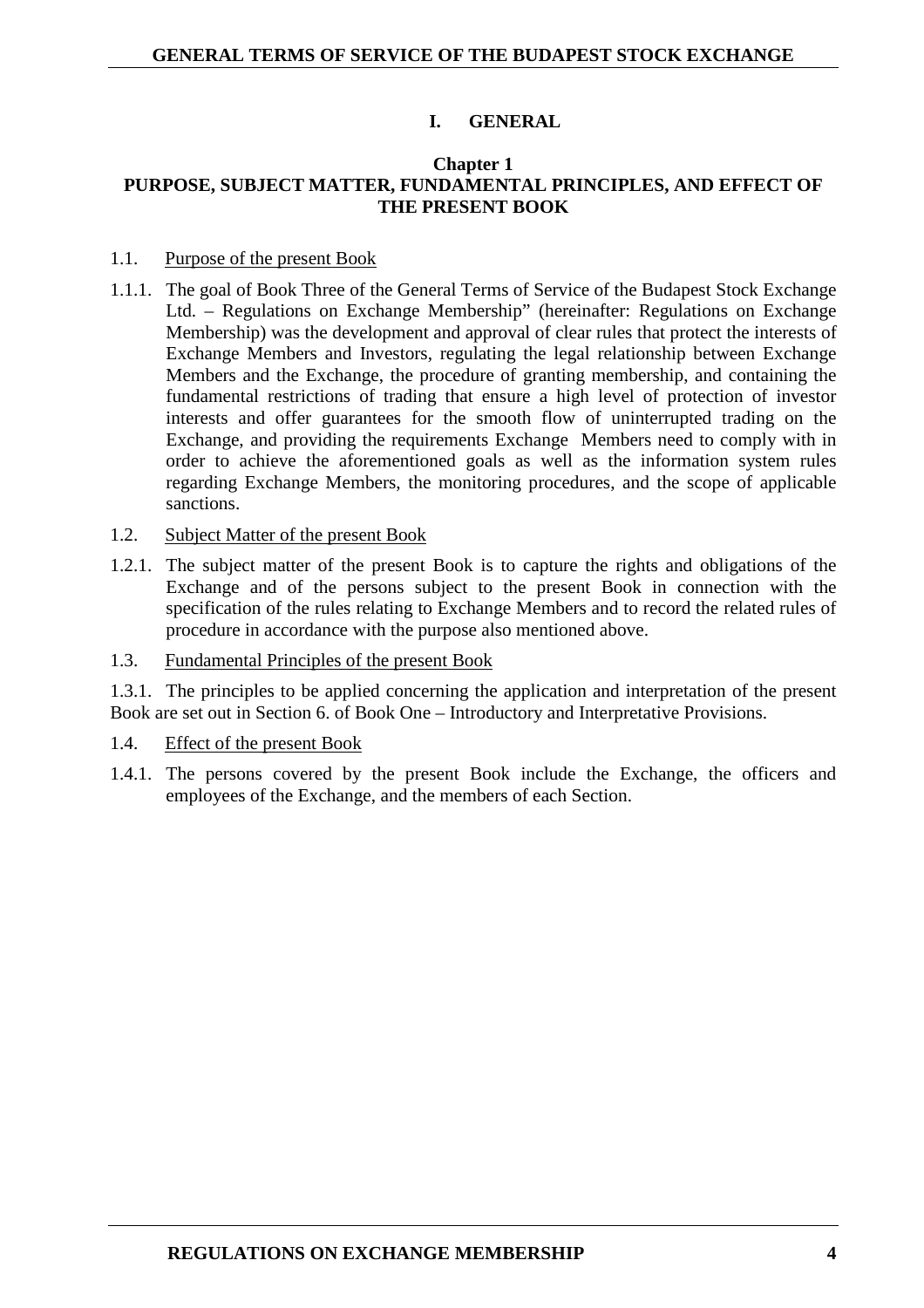## **Chapter 2 DEFINITION OF BASIC TERMS**

The terms in the present Book indicated with capital letters shall have the meaning defined in the definitions set out in Book One - Introductory and Interpretative Provisions.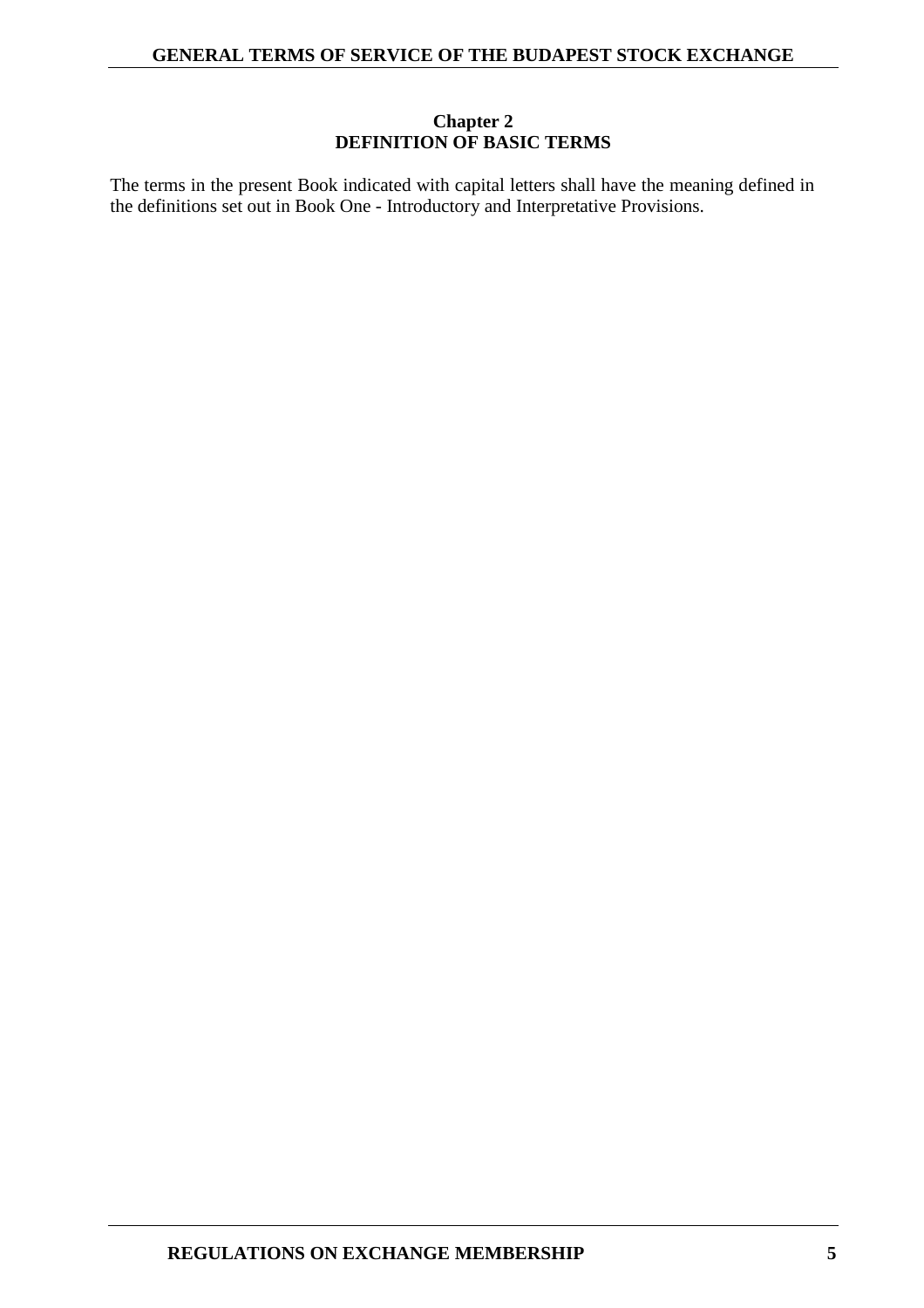### **PART II**

## **RULES GOVERNING SECTIONS AND EXCHANGE MEMBERS**

## **Chapter 1 DEFINITION OF AND THE RULES OF OPERATING A SECTION**

#### 2 **Definition**

- 2.1 A Section is a unit in trading on the stock exchange which has unique rules based on the subject (product) of trading, the parties holding the trading licence, and the manner of clearing and settlement.
- 2.2 Trading on the Exchange may only be conducted in a Section and according to the rules thereof by holders of the trading licence granted with Exchange membership.
- 2.3 Trading on the Exchange is possible in the following Sections:
- a) Equities Section
- b) Debt Securities Section
- c) Derivatives Section
- d) Commodities Section
- 2.4 Trading in the Derivatives Section is split between the Futures and the Options Markets.
- 2.5 Trading in the Commodities Section is split between the Spot, Futures and Options Markets.
- 2.6 The products eligible for quoting in a Section are specified in the Regulations on Listing and Continued Trading.
- 2.7 The method of trading in each Section is specified in the Code of Trading.
- 2.8 The method of clearing and settling transactions in each Section is specified in the KELER Rules. In the Commodities Section, the rules of Physical Delivery are specified by the Product List.

#### 3 **The Termination of a Section**

3.1 In the event that the number of Exchange Members in a Section having the trading licence and whose trading licence is not suspended falls short of three, the Exchange has the right to terminate the given Section.

#### 4 **Decision-Making Powers Granted by the Regulations on Exchange Membership and the Liability of the Exchange**

- 4.1 The Board has the power to decide in the following matters:
	- a) evaluating appeals;
	- b) the Board has the power to decide all issues it removes from the competence of the CEO and reserves the right to decide on.
	- 4.1.1 The Board decides on the issues set forth in section 4.1 by a resolution.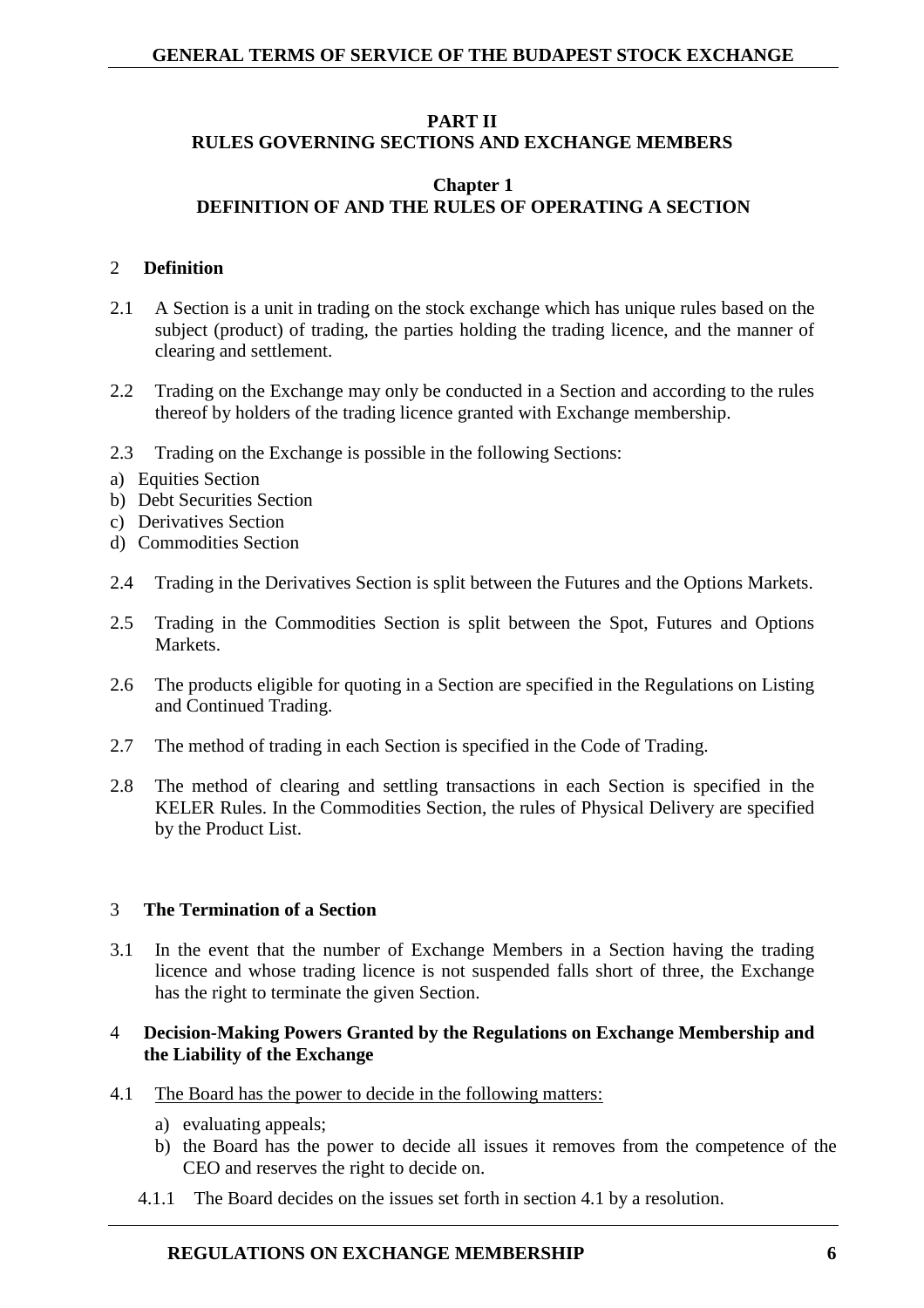- 4.1.2 Unless otherwise indicated in an Exchange Rule, decisions on matters specified in section 4.1 must be disclosed to the public in accordance with the Regulations on Official Publications at least two (2) Exchange Days before they enter into force.
- 4.2 The CEO has the power to decide in the following matters:
	- a) granting Exchange membership and trading licence in a Section, establishment of legal succession;
	- b) suspending the trading licence by the Exchange, limitation of the trading licence by applying the close out status by the method determined in the Code of Trading restoring the trading licence and termination of the close out status;
	- c) registration or removing of traders;
	- d) terminating Exchange membership and the trading licence;
	- e) applying sanctions.
	- 4.2.1 The CEO will resolve the issues set forth in Article 4.2 with the exception of Article 4.2 c) – by taking a decision within his own authority. However, if the issue involves an application for Admission or the Termination of Membership not approved by the CEO, the CEO will also have the right to take a decision also in cases related to Article 4.2. c).
	- 4.2.2 Unless otherwise indicated in an Exchange Rule, decisions on matters specified in section 4.2 must be disclosed to the public in accordance with the Disclosure Bylaws.
- 4.3 In individual cases that deserve special consideration, the Board and the CEO are entitled to make a decision that diverges from the provisions of the Regulations on Exchange Membership.
- 4.4 Liability of the Exchange

The principles to be applied concerning the application and interpretation of the present Book are set out in Section 6. of Book One – Introductory and Interpretative Provisions.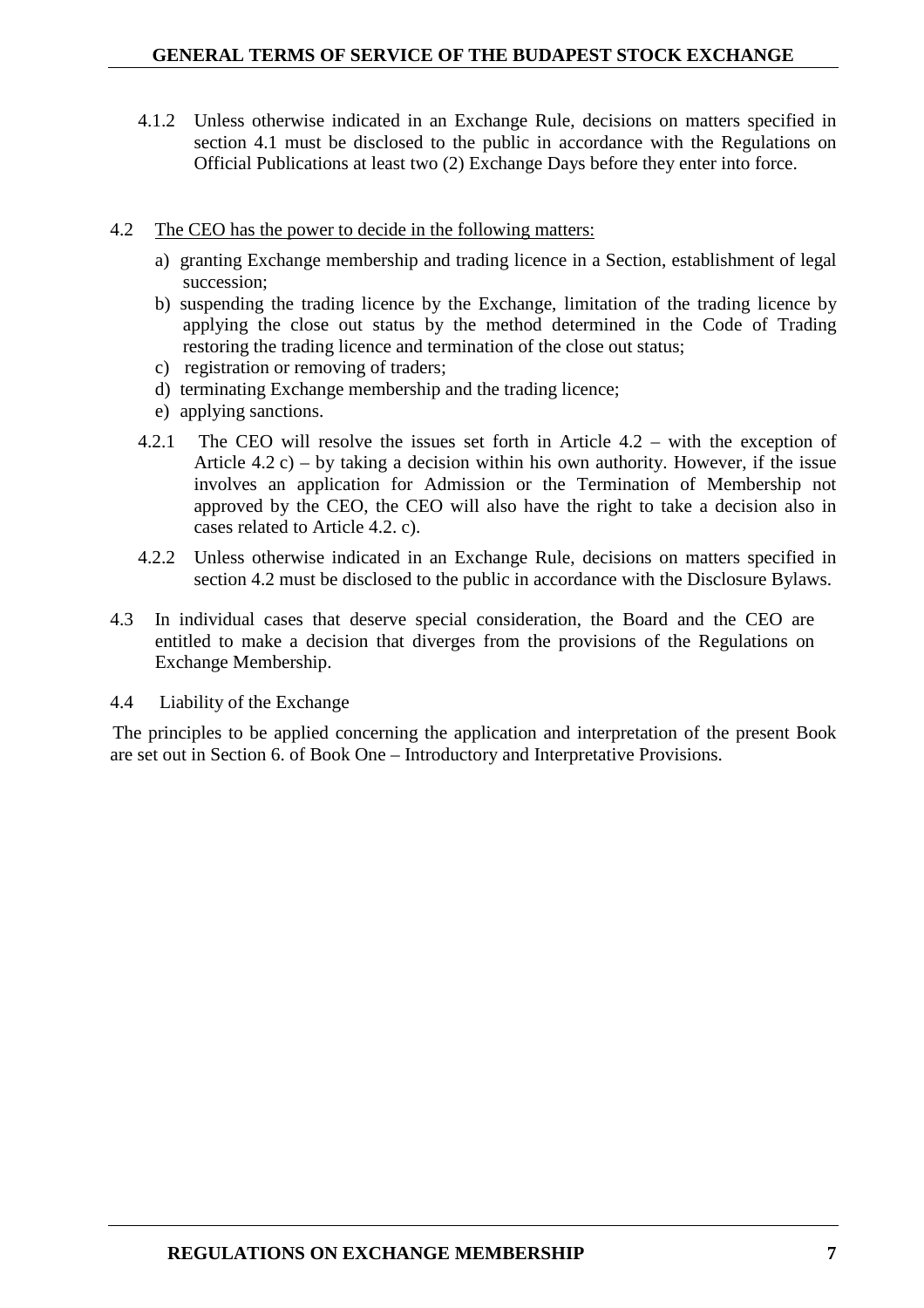# **Chapter 2 EXCHANGE MEMBERSHIP**

## 5 **The General Rules of Exchange Membership**

- 5.1 Exchange membership is a contractually arranged legal relationship acquired upon fulfilling the conditions set forth in the Regulations on Exchange Membership and following the procedures described hereunder. Exchange Members acquire the rights of membership and the trading licence in their given Section.
- 5.2 Exchange membership may not be transferred nor may the rights associated with Exchange membership be assigned to a third party even on a temporary basis. In the event that an Exchange Member ceases to exist and has a legal successor, the legal successor of the Exchange Member will also inherit Exchange membership if the successor complies with the requirements thereof. The Exchange Member shall verify before the Court of Registration of Legal Succession that the legal successor complies with the conditions of Exchange membership in accordance with the procedure conducted for the purposes of acquiring Exchange membership.

### 5.2.1. Parties eligible for acquiring Exchange membership include

- a) In order to perform the actions necessary when trading Stock Exchange Products, or even one single Stock Exchange Product, the person handling such trade must have the appropriate legal licence to perform said action in the Equities Section, in the Debt Securities Section, and in the Futures and Options Markets of the Derivatives Section, as well as in the Spot, Futures and Options Markets of the Commodities Section;
- b) Commodity Exchange service provider in the Spot, Futures and Options Markets of the Commodities Section;
- c) Cross members in Sections covered by the relevant agreement on cross membership.

## 6 **Granting Exchange Membership and the Conditions of Concluding a Exchange Membership Agreement**

- 6.1 Exchange membership is granted upon the conclusion of an Exchange membership agreement between the Exchange and an Exchange Member.
- 6.2 The Exchange may conclude a contract with an Applicant for Exchange Membership if the applicant meets the following conditions and submits the documents listed hereunder:
	- a) an application to join one or more Exchange Sections, specifically stating the name of the Stock Exchange Product/ Product Group the Applicant wishes to trade in,
	- b) an official document no more than 15 days old, certifying that the Applicant is a registered company legally operating at the address given as its registered office,
	- c) a permit from a competent supervisory or other authority certifying that the Applicant is in possession of a supervisory document or other document of authorization stating that the Applicant is entitled to trade in the given Stock Exchange Product,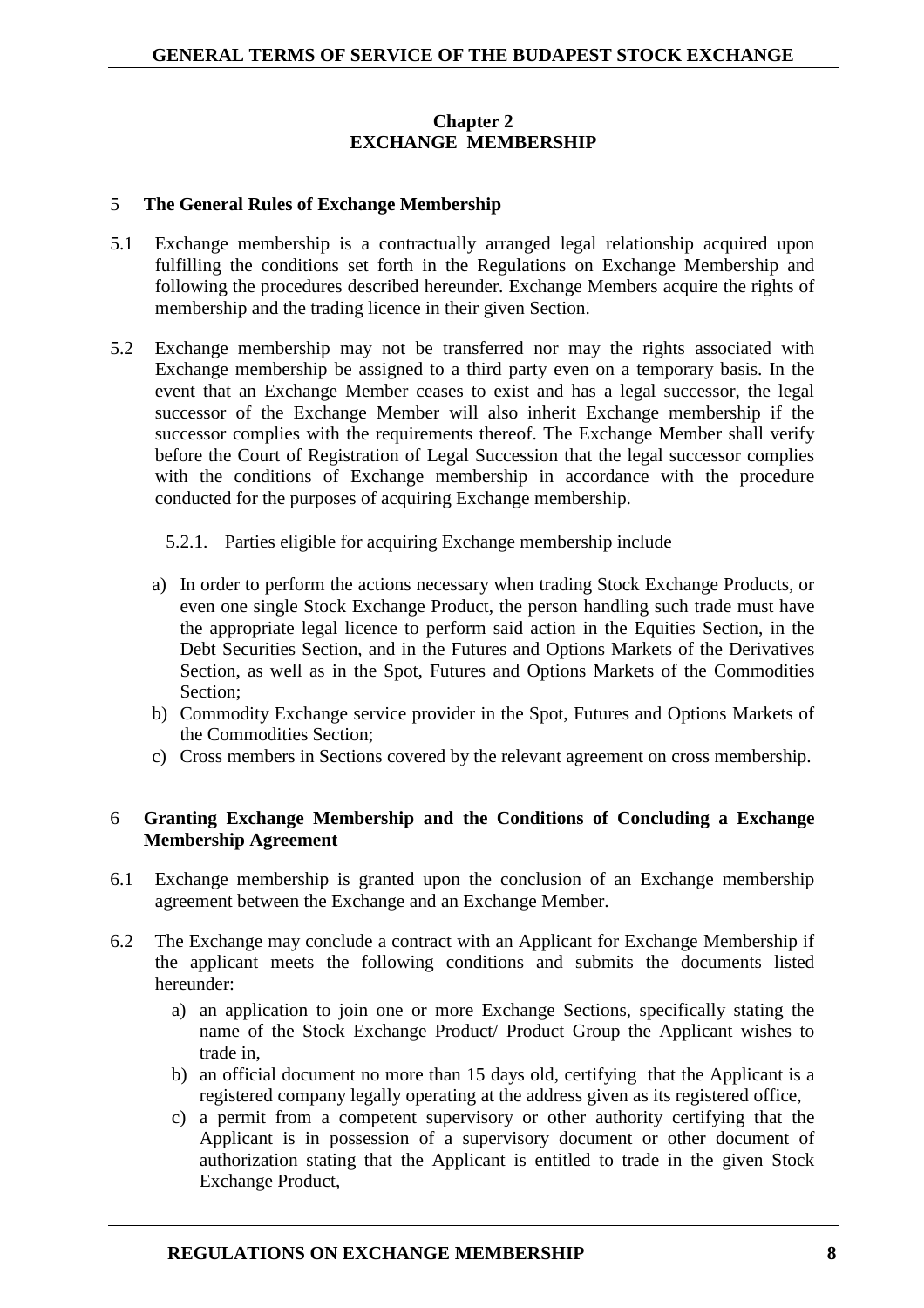- d) when necessary, a certification from a supervisory or other competent authority that the Applicant is entitled to provide services extending beyond national borders,
- e) certification that the Applicant can ensure the clearing of the Stock Exchange Products in the given area.
	- (1) For an Applicant for Clearing Membership, a certification from the Clearing organization of Clearing Membership and of having opened the necessary accounts and having fulfilled all additional conditions for Clearing transactions,
	- (2) An Applicant for Sub-Clearing Membership will need:
		- i. A General Clearing Member's statement that it has concluded a Clearing Contract with the Sub-Clearing Member and that the General Clearing House Member will serve as a guarantor for the transactions of the Sub-Clearing Member, and
		- ii. A statement from the organization handing the Clearing confirming that the General Clearing Member is in fact a clearing member,
- f) an Applicant for Sub-Clearing Membership will submit a declaration from a General Clearing Member for whom it performs the clearing services, in accordance with Article 6.4 of the Regulations on Exchange Membership,
- g) an authorization of at least one Trader dealing with the given Stock Exchange Product or Products – in keeping with Article 8. of the Regulations on Exchange Membership – regarding trading in the given section,
- h) certification of the existence of the technical conditions needed to trade in the given Stock Exchange Product or Products
- i) certification of having paid the annual minimum fee set for the given section,
- j) an official declaration or a statement certifying that the contents of the attached declarations and documents are true and that the Applicant has not left out any information that would be necessary to pass a substantive ruling on the membership application.
- 6.3 For an applicant for Cross Membership in addition to meeting the conditions set forth in Article 6.2 of the Membership Contract, the following Stock Exchange conditions also have to be met and the documents listed presented for the contract to be concluded:
	- a) A certification that the applicant is a Member of, or that it has trading licences in its own Stock Exchange;
	- b) Proof that the Applicant meets the conditions set down in the Cross Membership agreement between the Exchange and Applicant's Home Stock Exchange regarding the other conditions for Exchange Membership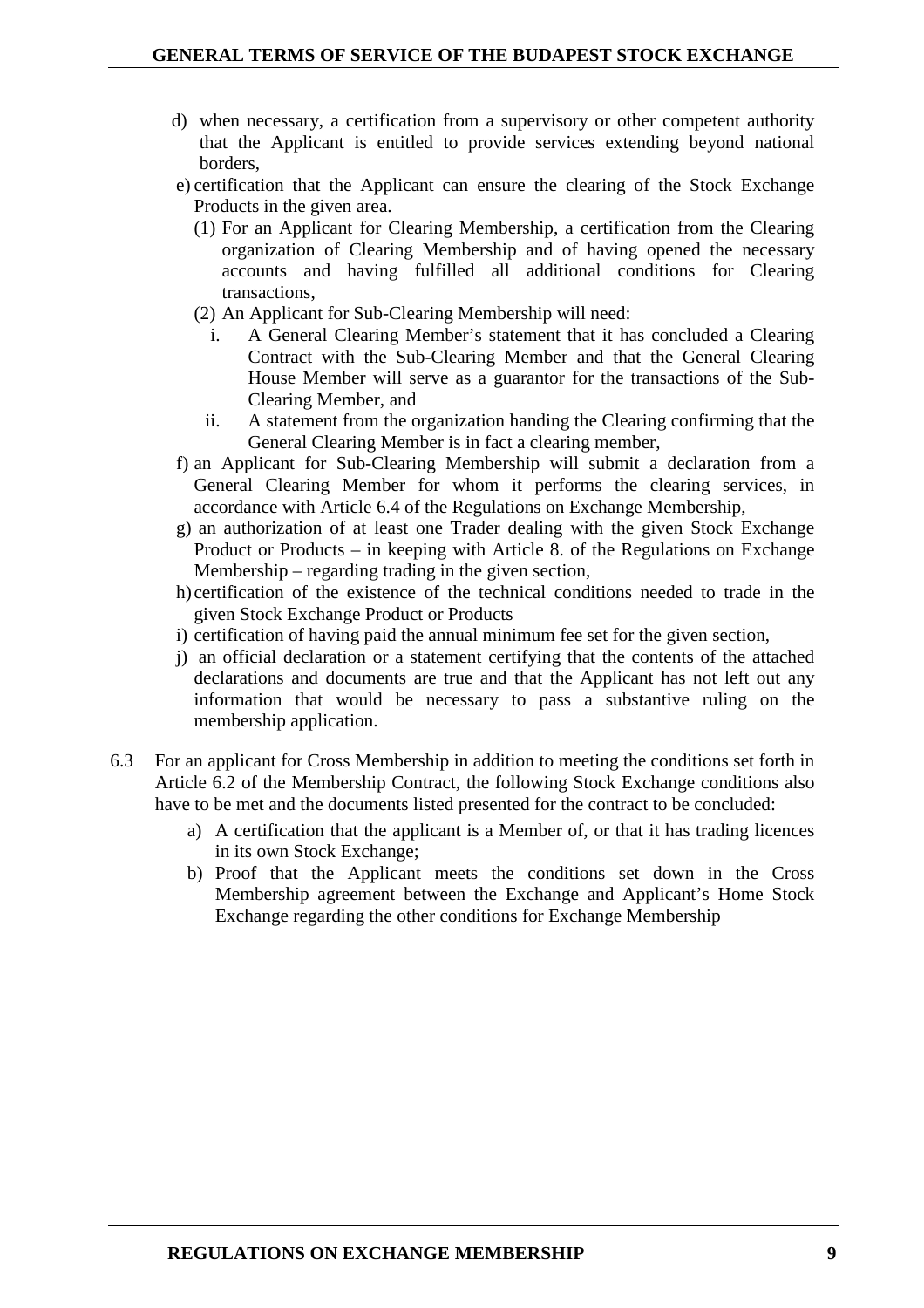- 6.4 The General Clearing Member offering clearing services to Exchange Members that do not have Clearing membership is required to submit a declaration to the Exchange agreeing to adhere to the pertinent portions of the Regulations on Exchange Membership.
- 6.5 The Applicant for Exchange Membership shall attach an original copy of the application and the attached declaration in either hard copy or electronic form, signed as per business documents or by an authorized proxy, while the other attachments to the application shall be submitted either as originals or as copies. The Exchange will only accept documents submitted in Hungarian or English, as originals or as certified translations. The Exchange may issue exemptions from submitting these documents if the documents are accessible in a certified and credible public record.
- 6.6 Exchange Members must continuously abide by the conditions precedent to concluding an agreement on Exchange membership throughout their term of membership.

## 7 **The Procedure for Acquiring Exchange Membership and the trading licence**

- 7.1 An application for concluding an Exchange membership agreement and trading licence must include the documents and certificates listed in Sections 6.2 and 6.3.
- 7.2 The Chief Executive Officer shall issue a decision on granting Exchange membership and the trading licence and on concluding an Exchange membership agreement with the applicant within thirty (30) days after receipt of an application that abides by all the conditions in full, An Exchange membership agreement takes effect at the date specified in the decision of the CEO. (onset of Exchange membership)
- 7.2.1 In respect of a submitted application for Exchange membership and the trading licence, the Trading Committee has the power to issue an opinion, and the Exchange shall notify the Trading Committee on all applications for Exchange Membership and, should the Trading Committee request so, shall make available the documentation received with the application to the Trading Committee.
- 7.3 If an application fails to conform to the provisions of law or to a condition required by an Exchange Rule, the CEO shall instruct the applicant in writing within 5 (five) Exchange Days to submit any missing documents and shall identify the inadequate documentation item by item.
- 7.4 Applicants must deliver missing documents to the Exchange within ten (10) Exchange Days of the receipt of the instructions specifying the inadequate documentation.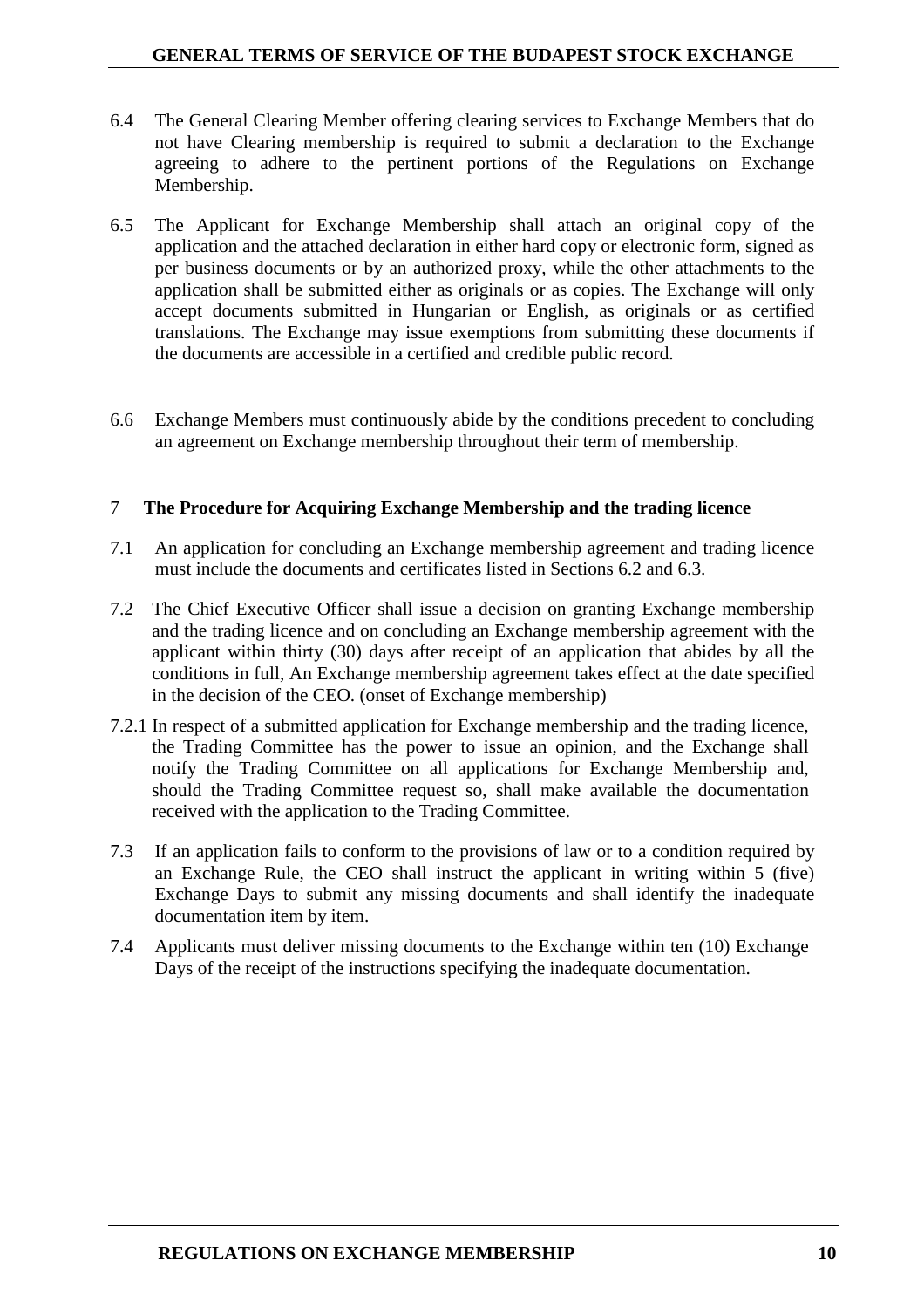- 7.5 The Chief Executive Officer shall pass a resolution on the procedure of granting Exchange Membership on the basis of available documents following the receipt of such missing documents or the expiry of the deadline specified above.
- 7.6 The period for evaluating an application for an exchange membership agreement restarts on the date the applicant submits missing documents.
- 7.7 An application for concluding an exchange membership agreement may only be rejected on the grounds that it fails to comply with the provisions of law or the terms of an Exchange Rule.
- 7.8 The Chief Executive Officer shall include a detailed explanation in any decision that contains a rejection.
- 7.9 If an Applicant who is already an Exchange Member applies for trading licence for another Stock Exchange Product, Product Group or Section, the Applicant does not have to resubmit all the documentation already submitted if their contents continue to be valid at the time the new application is submitted. However, the Applicant is mandated to issue a declaration to the Exchange to the effect that the contents of the documents are unchanged and continue to be true.
- 7.10 If an Applicant who is already an Exchange Member applies for trading licence for another Stock Exchange Product, Product Group or Section, the Chief Executive Officer shall issue a decision on granting the trading licence within 5 (five) Exchange Days after receipt of an application that abides by all the conditions in full.

#### 8 Registering, suspending, deleting Traders

- 8.1 Upon an Exchange Member's written request, the Exchange shall register traders who meet the requirements hereof on the Exchange Trader List and provide them with access to the Trading System two (2) Exchange Days after the receipt of all documents necessary for registration. The Trader List contains the name of the trader and the employing Exchange Member. The Trader List is public and open for inspection by anyone.
- 8.1.1 Trader specifications

To be registered as a Trader on the Exchange representing a Member, the Applicant must meet the following conditions and submit the following documents:

- a) The prospective Trader's personal data (Name, Date and Place of Birth, Address, Mother's Maiden Name), which are to be included in a private document of full legal validity that also contains a statement that the applicant meets the following conditions:
	- Is over the age of 18,
	- Has no criminal record,
	- Has at least a high school (secondary school) diploma,
	- Is not under a trading ban,
	- In the past 3 (three years) applicant has not been a leading official in, or in a top management position of a business that was liquidated or subjected to bankruptcy proceedings, has not been a manager or trader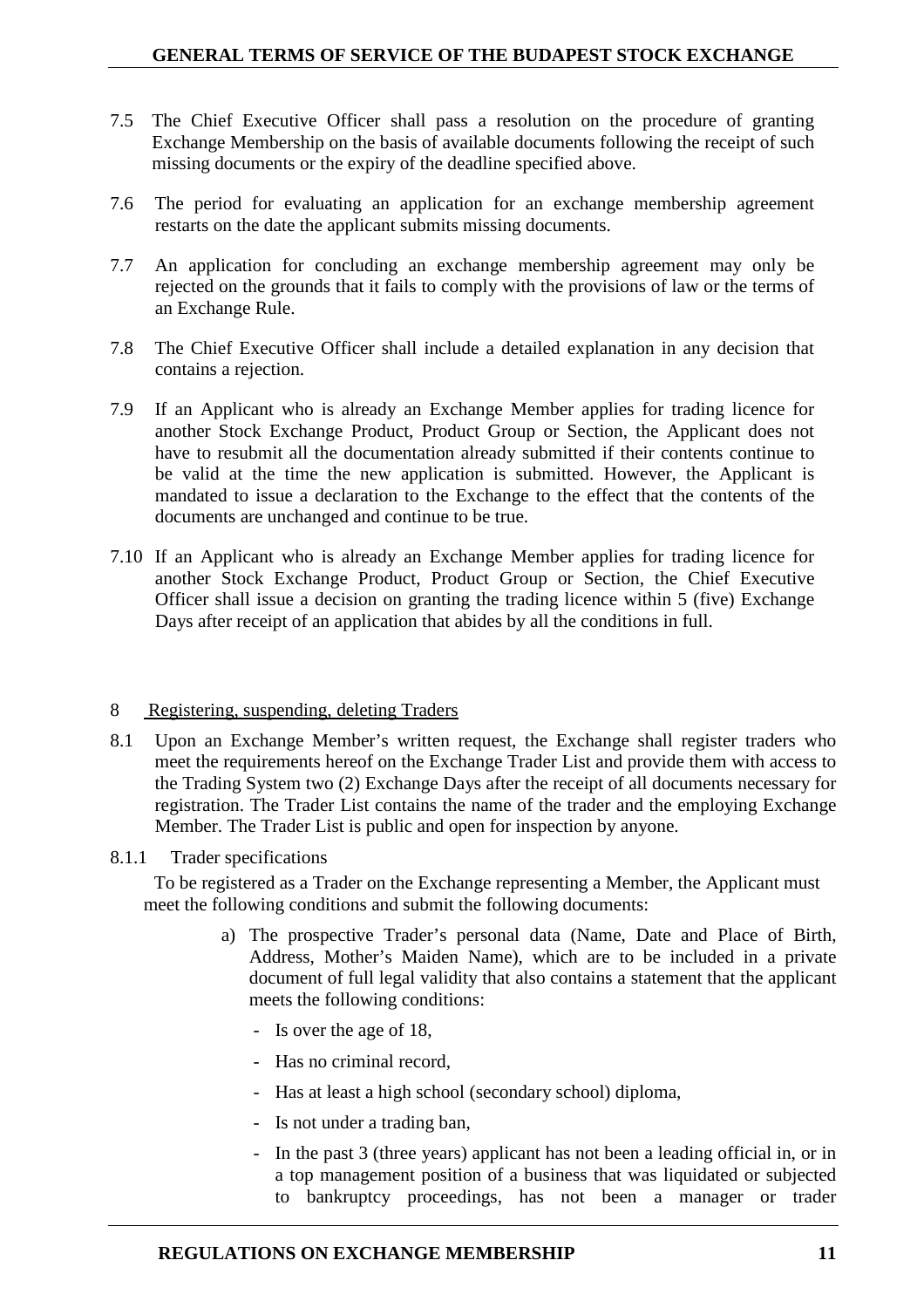commissioned with investments or commodity exchange activities for said business, and/or has not been declared responsible under civil or criminal law for the liquidation or bankruptcy or declared responsible by a labour court,

- Has passed the examinations required for trading in the given Section or on the Exchange as set forth in Annex 1 and has passed the Trading System Examination specified by the Stock Exchange,
- If at or prior to the time of submitting the application, the Applicant is/was registered as a trader on any stock exchange within the European Union, then a confirmative statement of other stock exchange registration may be submitted with the application in lieu of the professional examination specified above.
- If the Applicant is not a registered trader on any stock exchange within the European Union, Applicant is required to issue a statement to that effect so that any other Stock Exchange in the European Union will accept the given training as the knowledge requisite for the position of trader on the given market.
- b) A statement from the Exchange Member to the effect that the Trader is either its full-time employee, or is legally commissioned to trade for the Member on the long term, as well as an authorization stating that the Trader may conduct Stock Exchange transactions in the given Section in the name of the Exchange Member (i.e. is authorized to represent the Member).
- 8.1.2 In order for the Trader application to be submitted, the application and the declaration attached to it must be submitted in original hard copy or electronic form, signed professionally or by a proxy. The other annexes may be submitted either in the original or as copies. The Exchange will only accept documents originally written in Hungarian or English, or as certified translations into one of these languages. The Exchange may exempt an Applicant from submitting documents if they can be proven to exist in credible public records.
- 8.1.3 If the Trader is already registered to trade at another stock exchange where trading is conducted using a trading system identical to that of the Stock Exchange, the Stock Exchange will exempt the Trader from the Trading System Examination cited in Article 8.1.1a).
- 8.1.4 The Exchange shall grant a trader additional access level privileges to the Trading Systems of the Exchange within two (2) Exchange Days of receipt of the relevant Exchange Member's written request.
- 8.1.5 Exchange Members may request that several of their Employees be entered in the Trader List as traders but a Trader may be included in the Trader List exclusively as a Trader of an Exchange Member
- 8.1.6 In the absence of any other form of regulation, the Trader of the Exchange Member will be identified in the Trading Systems of the Exchange by the Exchange Member's user name. To guarantee secure conditions, accessing the Exchange Trading System will require the user name and password, as well as another security code (for e.g. certifications or security tokens). This security code will be issued by the Stock Exchange. One user may have more than one user name and password.
- 8.1.7 A person with the authorization of the Exchange Member entitling that person to receive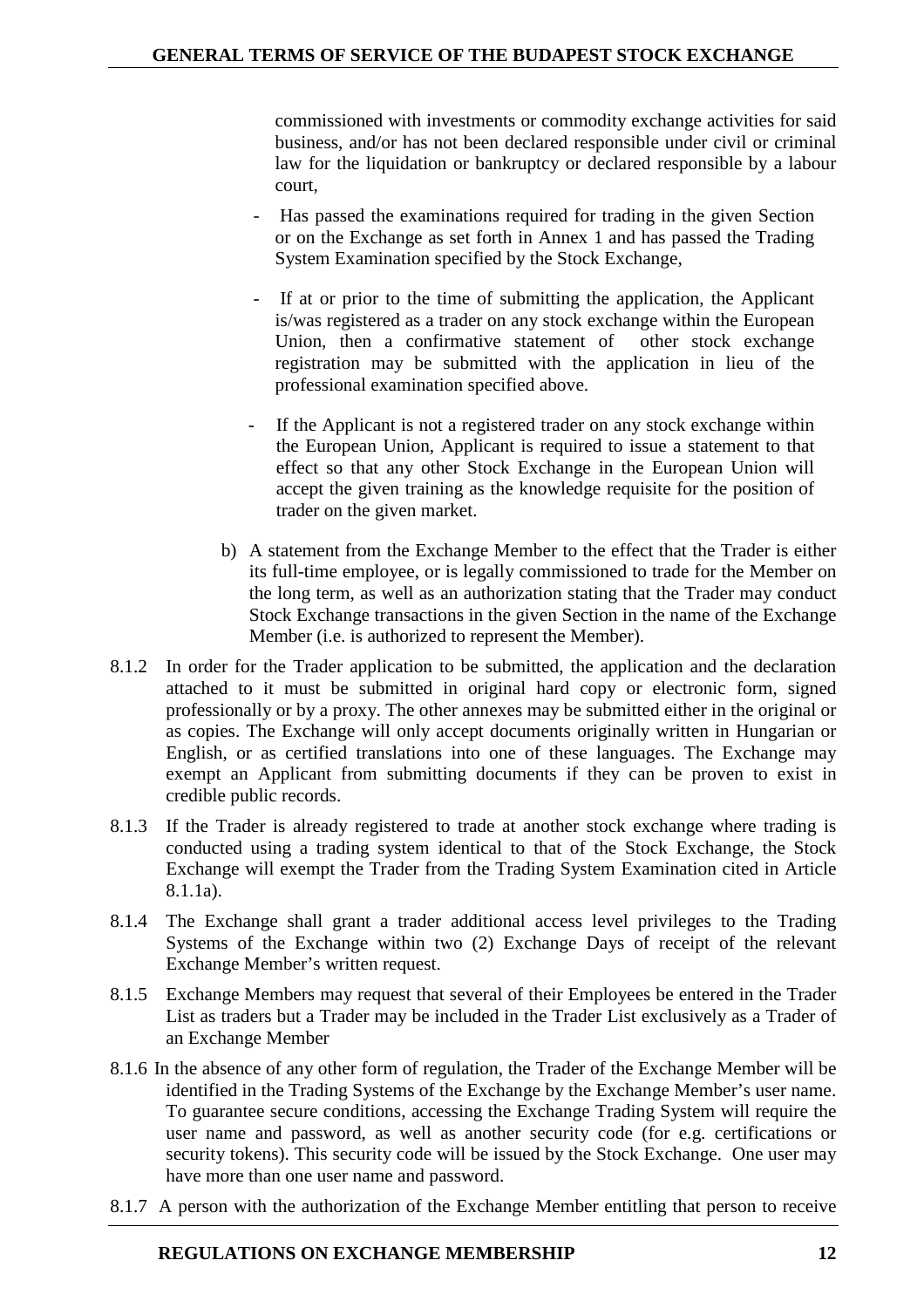the user name and password to access the Trading Systems of the Exchange and the connected security code (for e.g. certifications or security tokens), will receive them in person or in the form of a password-protected file.

- 8.1.8 Both the Exchange Member and the Trader will be held responsible for all consequences related to the handling of the user names and security codes required to access the Trading Systems of the Exchange, for any unauthorized use, as well as for conducting trades, and submitting orders and counter-orders in keeping with regulations.
- 8.1.9 A Trader must limit all Trading Orders and Countertrades to the Section and Market in which s/he is authorized to trade in accordance with the Regulations on Exchange Membership.
- 8.1.10 When effecting trades, the Exchange Trader may only exercise the rights and responsibilities in the name of the Exchange Member for which s/he has a written authorization to trade*.*
- 8.1.11 Whenever a trader is prohibited from acting as one, the Exchange removes the person affected from the Trader List as of the effective date of the resolution on the prohibition from acting as a trader. The Trader is obliged to inform the Exchange about the prohibition immediately. Exchange Members may initiate the re-entry into the Trader List of a person prohibited from acting as a trader after the period of prohibition elapses in the manner provided in the Regulations on Exchange Membership.
- 8.1.12 Exchange Rules may contain other provisions concerning senior officers and persons in charge of trading in securities at an Exchange Member and regarding traders.
- 8.1.13 The Exchange issues 1 (one), so-called assistant trader's entitlement per Exchange Member. An Exchange Member has to request such an entitlement in writing. Such an entitlement may exclusively be used to process data that can be found in the Trading Systems of the Exchange to promote the Exchange Member's own business operation. The Exchange issues such an entitlement 2 (two) exchange trading days upon the receipt of such a request. The Exchange issues one password that ensures access to the Trading Systems with assistant trader's entitlement to a person who can present the relevant authorization of the Exchange Member concerned. The assistant trader's entitlement does not authorize an Exchange Member to engage in trading on the Exchange; it may only observe information about trading. Such an entitlement definitely does not authorize an Exchange Member to share information with, or transfer in any way to, any legal or natural persons or any other organizations, either free of charge or for consideration, any information about Stock Exchange trading that appears on the Traders Trading System.
- 8.1.14 Exchange Members may request in written that the Exchange shall suspend entitlements of the Trader described in the Regulations on Exchange Membership – starting the date requested by the Exchange Member or, in the absence of this, within 1 Exchange Day – for a maximum duration of 10 Exchange Days.
	- a) During the suspension, the Exchange Member may at any time request the lifting of the suspension.
	- b) In absence of a request for lifting the suspension by the Exchange Member the Exchange may delete the Trader from the Trader List after the maximum duration of the suspension.
- 8.1.15 Exchange Members may request in written that the Exchange shall delete the Trader from the Trader List - starting the date requested by the Exchange Member or, in the absence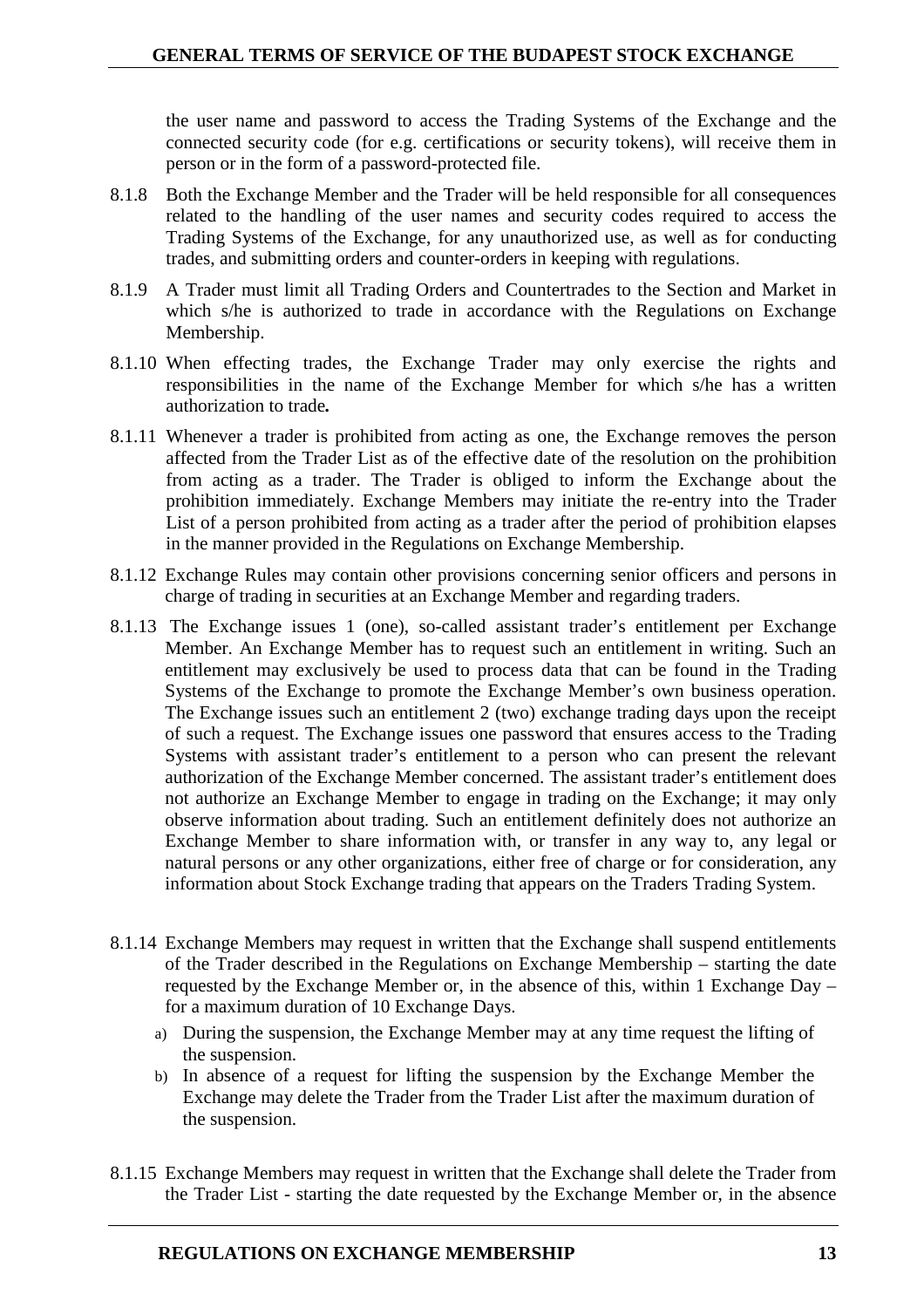of this, within 1 Exchange Day.

## 9 **Suspending or terminating the Trading licence**

- 9.1 The Exchange may suspend an Exchange Member's trading licence:
	- a) upon an Exchange Member's request to have its own trading licence suspended;
	- b) if a condition for an Exchange Member exercising its trading licence is not fulfilled, then the trading licence of such Exchange Member will be suspended;
	- c) as part of a sanction apply by the Exchange vis-à-vis an Exchange Member.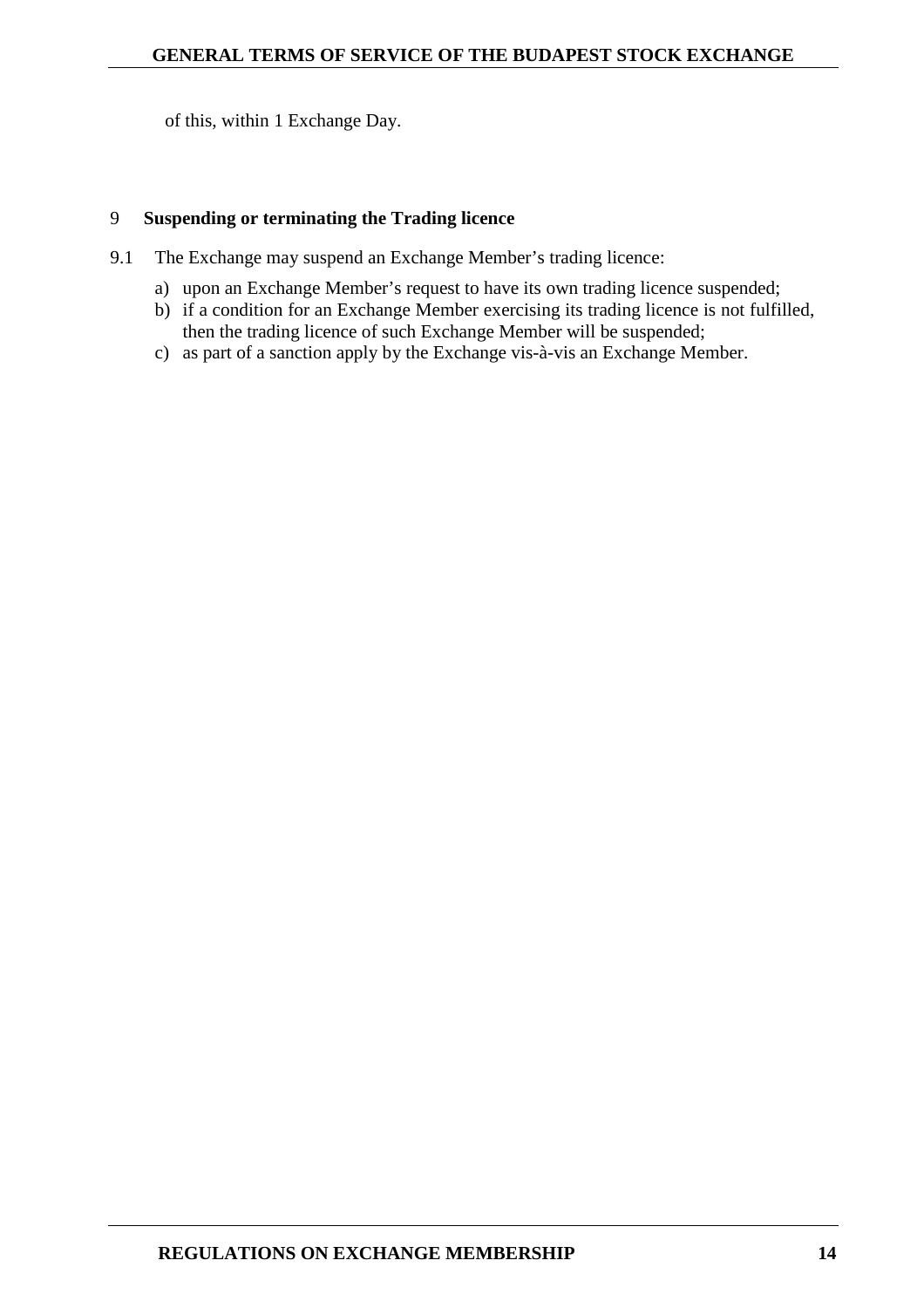- 9.2 In the XETRA trading system, a General Clearing Member performing the clearing work for an Exchange Member which does not have Clearing membership is directly authorized to suspend the Member's trading licence. In this case, the Stock Exchange will not take a decision to suspend. The scope and consequences of the suspension are the same as those of a suspension decision issued by the Exchange. The General Clearing Member is mandated to immediately notify the Exchange of the suspension of the trading licence of a Sub-Clearing member whose Clearings are within the authority of the General Clearing Member, as well as of the restoration of trading licence.
- 9.3 The Stock Exchange may suspend trading licence for a Section, Market, Trade Type, a group of Stock Exchange Products or a single Stock Exchange Product, even within the trading day, while the General Clearing Member only may suspend the trading licence of a Sub-Clearing Member for a Stock Exchange Product traded in all XETRA systems.
- 9.4 If the reason for the suspension of trading licence no longer exists, the entity that executes the suspension must immediately terminate said suspension.
- 9.5 The Chief Executive Officer, and in case of a second instance procedure the Board of Directors, has the power to issue a decision on the suspension and the restoration of the trading licence by the Stock Exchange

The time of suspending and restoring the trading licence shall be set in the decision issued to that effect in a manner that does not jeopardize the safety of trading and settlement on the Exchange, and which allows (with the previous point taken into account) the date to fall in accordance with the recognizable interests of the parties.

- 9.6 The trading licence may be suspended simultaneously under multiple grounds. If the suspension of the trading licence has to be ordered or instituted under multiple grounds, a separate decision shall be issued for each reason and separate decisions shall also be issued to restore the trading licence under each grounds.
- 9.7 Exchange Members are obliged to pay the related fees for the period during which their trading licence is suspended.
- 9.8 As long as the trading licence of an Exchange Member is suspended, such Member's general rights and obligations shall be modified as follows, hence a suspended Exchange Member:
	- a) may not exercise trading rights in respect of the Exchange Product(s) affected by the suspension, may not enter orders, may not conclude a transaction, but may observe trading as long as the suspension is in effect;
	- b) the orders such Exchange Member entered for Exchange Products affected by the suspension shall be cancelled;
	- c) shall immediately do everything in order to avoid any violation of the interest of its principals;
	- d) shall perform the transactions it concluded in a regular manner before its trading licence was suspended;
	- e) shall perform the liabilities that arose from its trading licence earlier while said right was in effect.
- 9.9 Suspension of the Trading licence Upon an Exchange Member's Request
	- 9.9.1 An Exchange Member may request the suspension of its own trading licence without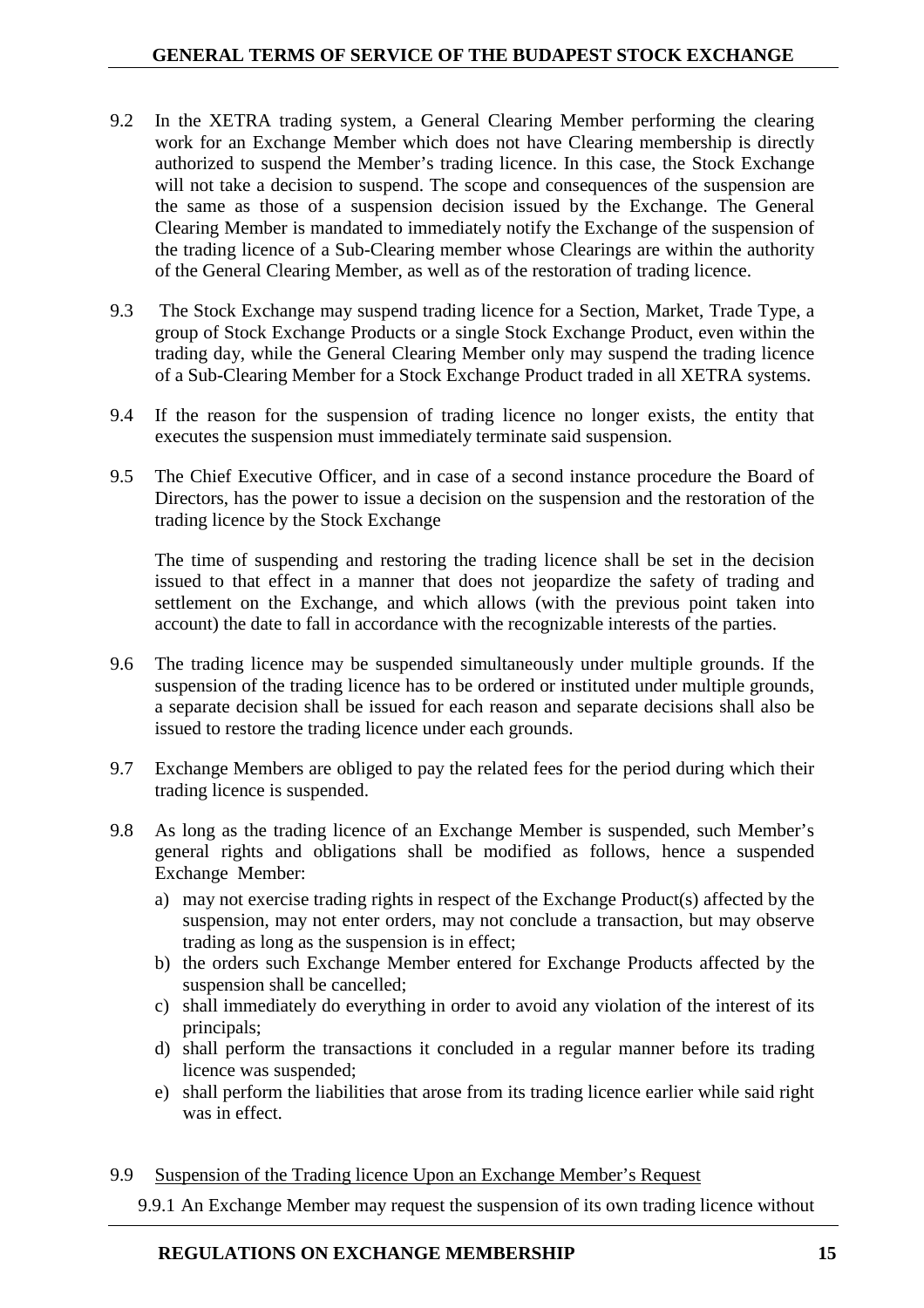offering reason or explanation.

- 9.9.2 The Chief Executive Officer shall restore the trading licence of an Exchange Member upon the member's request if the Exchange Member fulfils all the conditions required for exercising the trading licence.
- 9.10 Suspension of the Trading licence Upon a Failure to Comply with a Condition Precedent
	- 9.10.1 The Exchange shall suspend the trading licence in a Section upon a failure to meet a condition required for granting membership or for exercising the trading licence in that Section.
	- 9.10.2 The Exchange will suspend an Exchange Member's trading licence in a given Section, a market, a Transaction Class or in an Exchange Product if:
		- a) the Exchange Member fails to observe the margining requirements provided in KELER Rules, except for those markets where trading right may be limited by applying the close out status as well;
		- b) the Exchange Member fails to effect payments of its fees due to the Exchange within three (3) business days after receipt of written notice.
	- 9.10.3 In addition to the cases specified in Section 10.2 the trading licence held by a Sub-Clearing Member shall be suspended:
		- a) if the General Clearing Member performing clearing for such Sub-Clearing Member fails to fulfil the margining requirements provided in KELER Rules, except for those markets where trading licence may be limited by applying the close out status as well;
		- b) if the General Clearing Member requests in writing that the Exchange suspend the trading licence of a Sub-Clearing Member for whom it performs clearing, except for those markets where trading licence may be limited by applying the close out status as well;
		- c) if the General Clearing Member notifies the Exchange in writing that the clearing agreement of a Sub-Clearing Member for whom it performs clearing has terminated.
	- 9.10.4 The Stock Exchange is not responsible for the financial outcome of any legal dispute stemming from the Clearing Agreement. Additionally, it will not investigate whether the suspension of the trading licence of a Sub-Clearing Member by the General Clearing Member or by the Exchange at the request of the General Clearing Member or the unilateral application for the termination of the Membership of the Sub-Clearing Member was in accordance with the conditions of the Clearing Agreement. The General Clearing Member is solely responsible for any suspension by the General Clearing Member of the trading licence of the Exchange member who does not have Clearing Membership.
	- 9.10.5 The transactions properly concluded by Sub-Clearing Members before suspension shall be duly performed by the General Clearing Member settling deals on their behalf.

.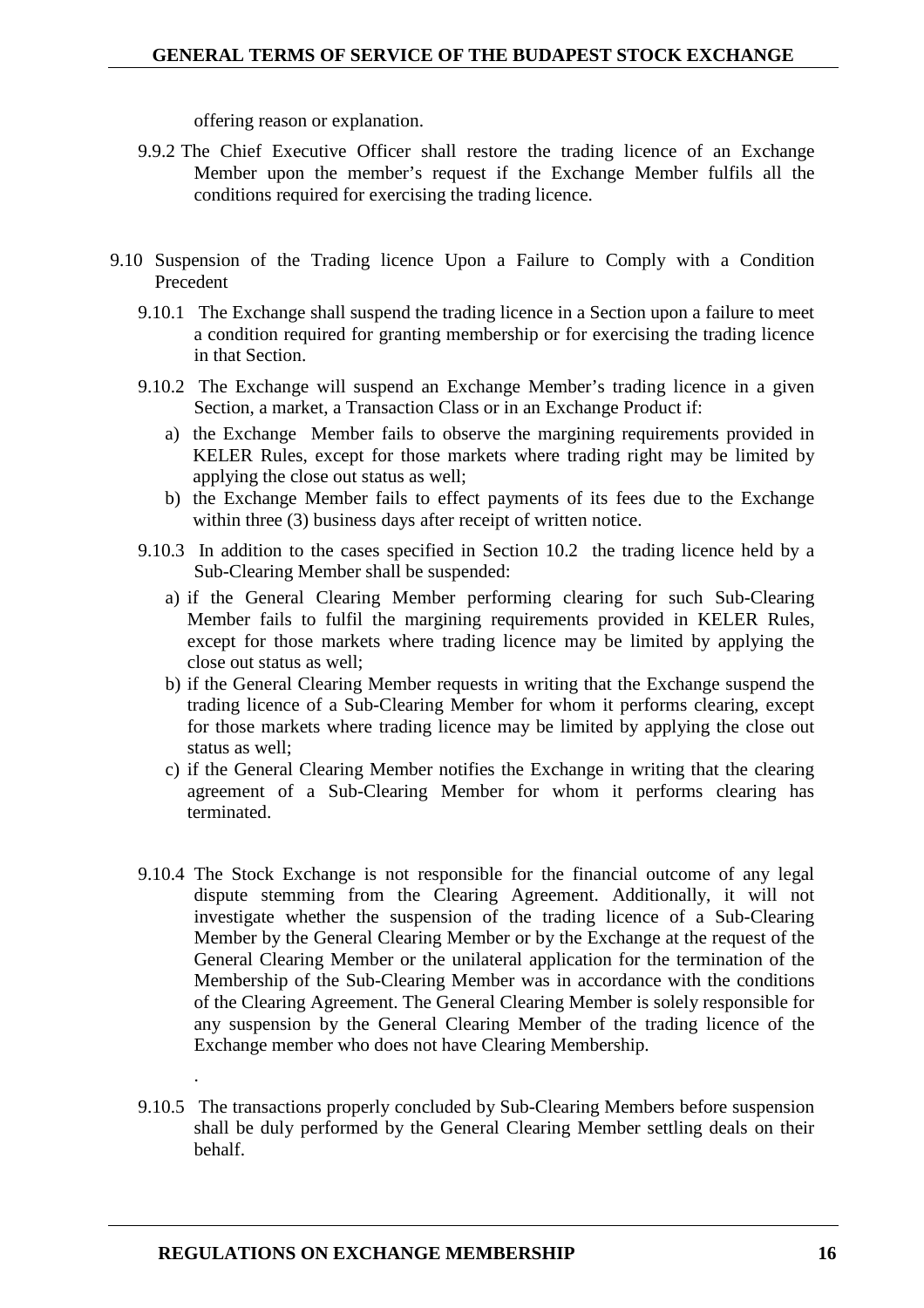- 9.11 Exchange Rules may provide other cases of limiting the trading licence.
- 9.12 Termination of Trading Licence at the Exchange Member's request
	- 9.12.1 The Exchange Member may request in written for the termination of his Trading Licence without justification
	- 9.12.2 The Exchange shall terminate the Exchange Member's Trading Licence in the given Section at his written request by CEO Resolution effective the date requested by the Exchange Member. The Exchange Member cannot ask for a date within 5 Exchange Days from the written request.

### 10 **Termination of Exchange Membership**

- 10.1 Exchange membership terminates when the term of the Exchange membership agreement expires. An Exchange Member's trading licence ceases when Exchange membership terminates.
- 10.2 An Exchange Membership Agreement Terminates:
	- a) resignation by the Exchange Member;
	- b) when the Exchange Member terminates;
	- c) upon cancellation or withdrawal of an Exchange Member's license to pursue investment or Commodity Exchange service activities;
	- d) if the Exchange Member's trading licence is terminated in all Sections;
	- e) if the Exchange Member is banned;
	- f) if the Section is terminated by the Exchange in accordance with Section 3 and the Exchange Member does not have trading licence in any other Section. .
- 10.3 In addition to the above, a Cross Member's Exchange membership legal relation shall terminate if the cross membership agreement between the Exchange and the Cross Member's Own Exchange expires.
- 10.4 Exchange Members must perform the obligations and liabilities that arose before the termination of their Exchange membership legal relation regardless of such expiry.
- 10.5 When an Exchange membership legal relation terminates, the affected Exchange Member shall have no right to claim a refund of fees or other reimbursement from the Exchange.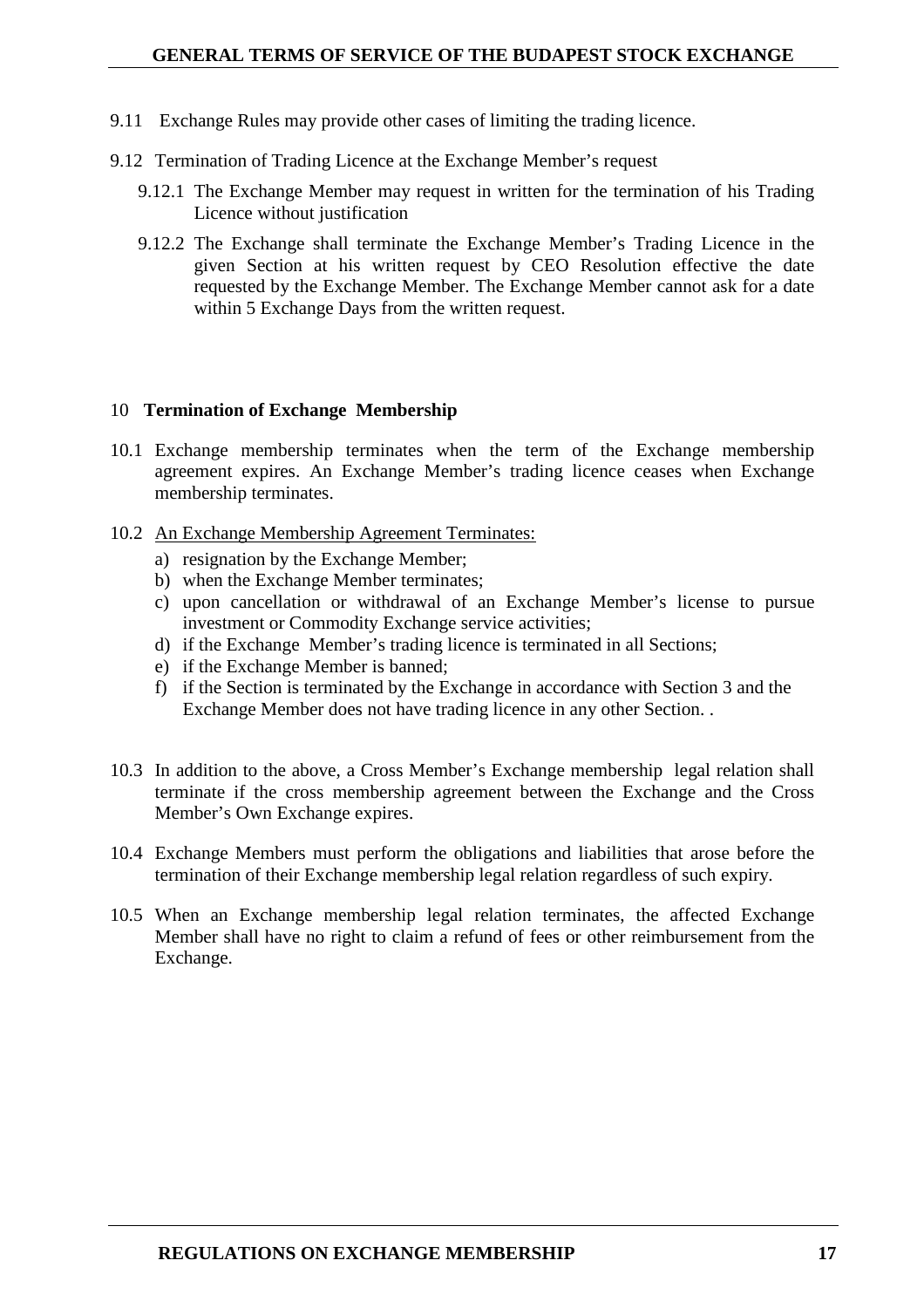### 11 **Sanctions Applicable by the Exchange**

- 11.1 The Chief Executive Officer may impose sanctions, included in a decision with an explanation, on members for any failure, incompleteness, or delay in the performance of the obligations provided in an Exchange Rule.
- 11.2 In the event that the Regulations on Exchange Membership are violated and after a hearing of the affected Exchange Member, the following sanctions may be applied if necessary:
	- a) warning,
	- b) fine,
	- c) suspension of the trading licence,
	- d) banning.
- 11.3 In determining the type and degree of sanction to be applied, the weight of the transgression (such as the size of the disadvantage suffered by other Exchange Members by or the actual cause leading to the transgression, etc.) shall particularly be taken into account, as shall the frequency at which the given Exchange Member commits transgressions, the moral damage done to the Exchange or to Exchange membership. For violations of the rules of settlement, the size of the amount and the period it has been outstanding shall particularly be taken into account.
- 11.4 The following sanctions may be imposed on traders that violate an Exchange Rule:
	- a) warning;
	- b) prohibition from acting as a trader on the Exchange.
- 11.5 Individual Sanctions

11.5.1 Warning

- 11.5.1.1 A warning may be used as a sanction in the event of a minor violation of an Exchange Rule, with such a sanction including a warning of the future applicability of more serious sanctions.
- 11.5.1.2 The Chief Executive Officer shall warn Exchange Members or traders upon a minor violation of an Exchange Rule.
- 11.5.1.3 The Exchange shall announce the fact that a warning has been issued by publishing the relevant decision.

11.5.2 Fine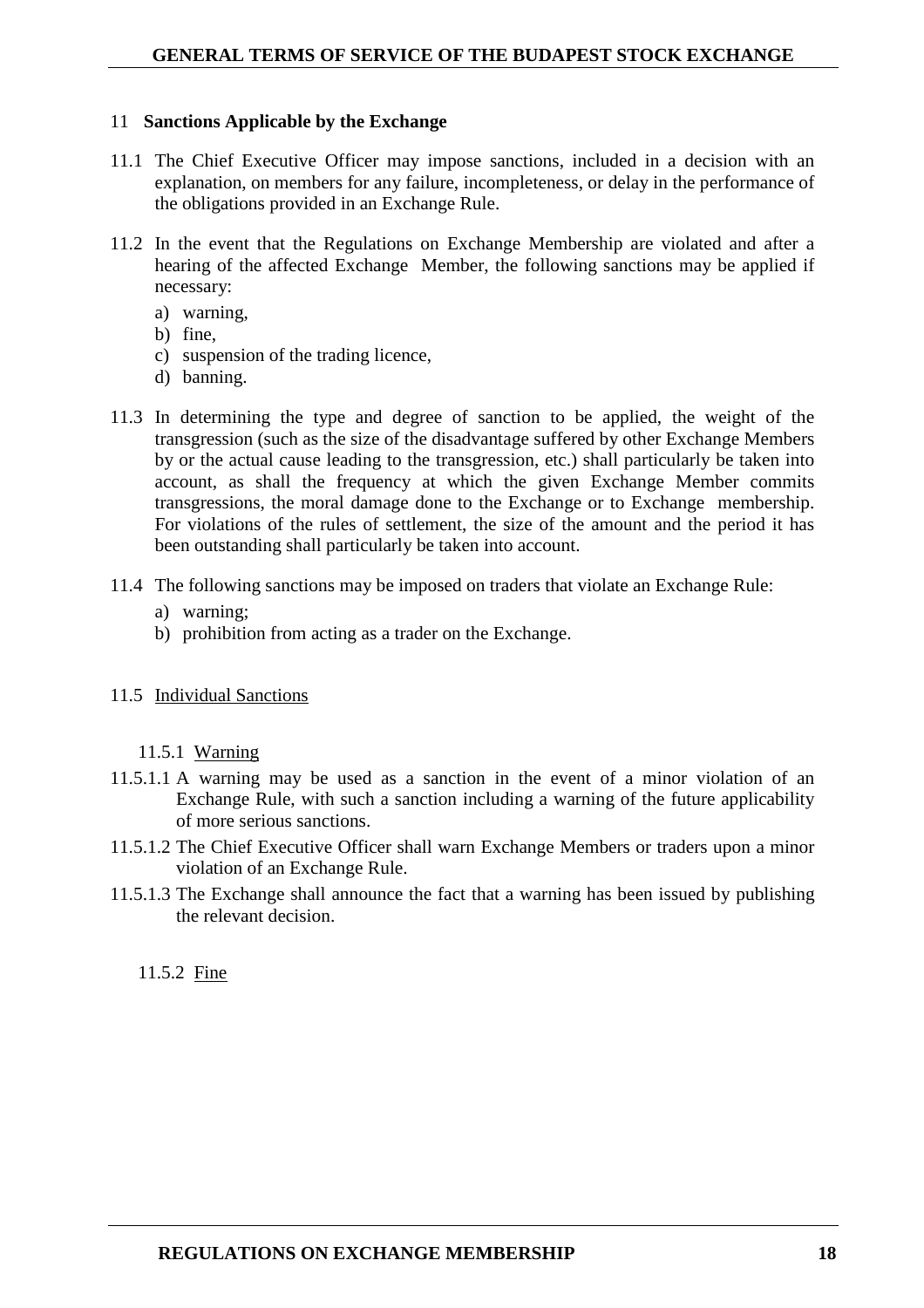- 11.5.2.1 The Chief Executive Officer may impose a fine on Exchange Members for more serious violations of an Exchange Rule or for non-compliance with the obligations set therein recurring after a warning.
- 11.5.2.2 The fine may be range from HUF 100,000 (one hundred thousand) to HUF 1,000,000 (one million).
- 11.5.2.3 Fines shall be paid to the account of the Exchange within eight (8) days of receipt of the final decision. In the event of overdue payment, the defaulting Exchange Member shall pay default interest calculated for the period starting when payment falls overdue. For default interest the pertaining rules of the Hungarian Civil Code shall apply.
- 11.5.2.4 The Exchange shall announce the fact that a fine has been imposed by publishing the decision containing the instruction to pay.
	- 11.5.3 Suspension of the Trading licence
- 11.5.3.1 The Chief Executive Officer shall suspend an Exchange Member's trading licence if:
	- a) further participation by the Exchange Member in trading in that Section exposes (or may expose) the security of trading to serious jeopardy,
	- b) the nature of the violation of the Regulations on Exchange Membership precludes maintaining the Exchange Member's trading licence on the Exchange,
	- c) the Exchange finds at any time during a review that the Exchange Member is in material breach of the provisions of Exchange Rules, the degree of which makes imposing a lighter sanction insufficient.
	- d) the Exchange Member fails to effect payment of a fine by the deadline set in the instruction to pay.
- 11.5.3.2 The Exchange shall announce the fact that a Exchange Member's trading licence has been suspended by publishing the related decision.
	- 11.5.4 Banning of an Exchange Member
- 11.5.4.1 In cases involving serious or repeated breaches or transgressions under the regulations, the Chief Executive Officer may ban an Exchange Member from the ranks of Exchange Members of the Exchange by terminating their exchange membership agreement.
	- 11.5.5 If a Stock Exchange Member violates the minimum quantity or price restriction as set in the Trading Code on a set price venture, the CEO will respond as follows:
		- the first instance of a regulation violation will result in a warning,
		- a second instance of a regulation violation will carry a fine of HUF 100,000,
		- the fine will be increased by another HUF 100,000 for every additional violation of the regulations.

When determining the size of the fine, only the violations of that particular regulation in the past 24 months and the regulation violation defined under this Article will be considered.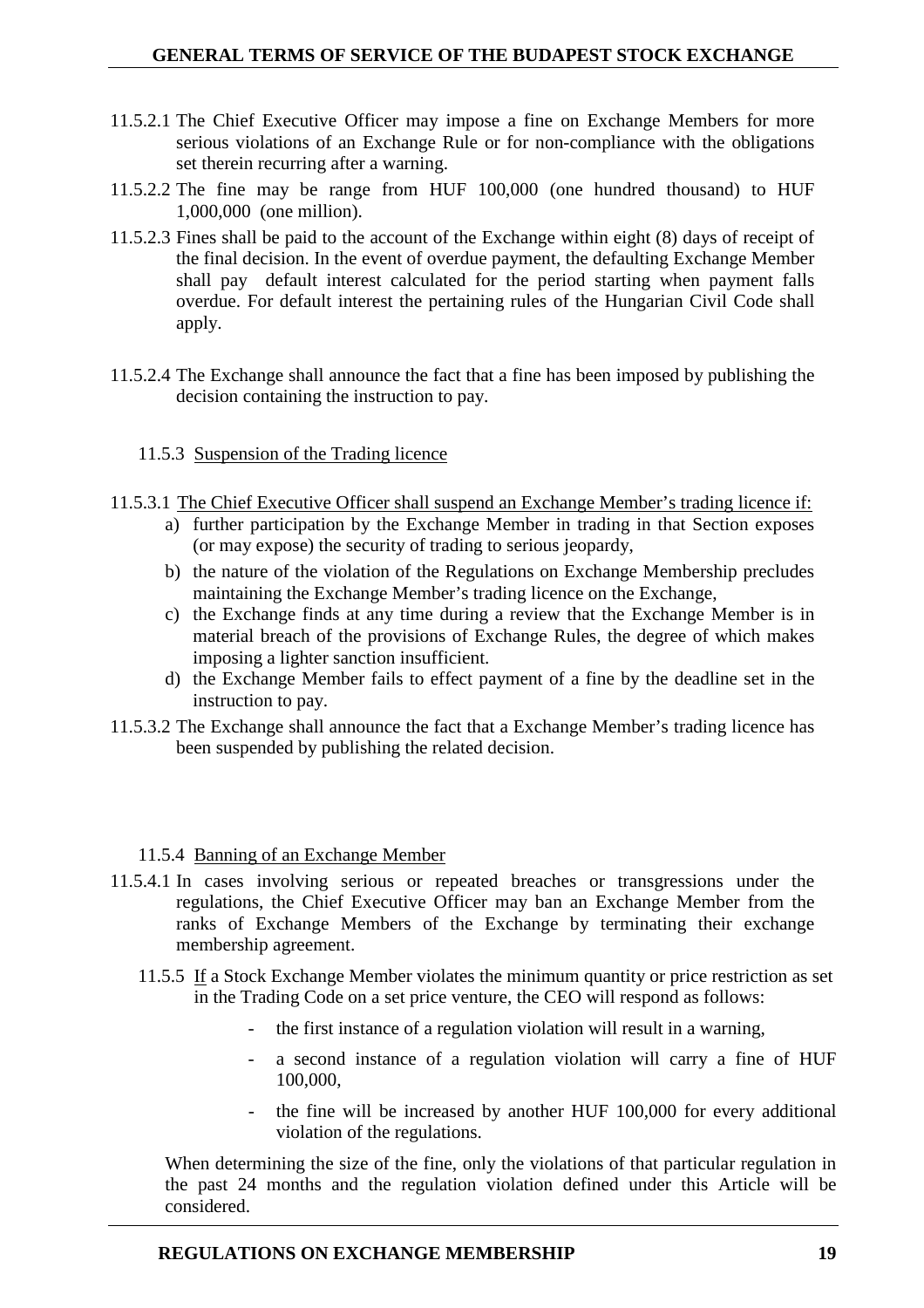## 11.5.6 Prohibition from Acting as a Trader on the Exchange

- 11.5.6.1 The Chief Executive Officer may prohibit a trader from acting as a trader upon a serious or repeated violation of an Exchange Rule.
- 11.5.6.2 The person affected by the prohibition may not participate in concluding exchange transactions that fall under the scope of investment or Commodity Exchange service activities after the prohibition takes effect and during the term thereof.
- 11.5.6.3 The term of prohibition shall be set in months or years, with the shortest term being six months and the maximum being three years.

## 12 **Legal Remedy**

- 12.1 An Exchange Member may only appeal Exchange decisions that affect the Exchange Member directly and are issued on following matters:
	- a) a decision rejecting an Exchange membership and the trading licence application;
	- b) a decision rejecting a trader registration or removing;
	- c) a decision ordering the suspension of the trading licence and limitation by applying the close out status by method determinated in Code of Trading;
	- d) a decision refusing to restore the trading licence after a suspension;
	- e) a decision terminating an Exchange membership agreement (banning);
	- f) a decision relating to prohibiting a trader from trading activities;
	- g) a decision containing a sanction.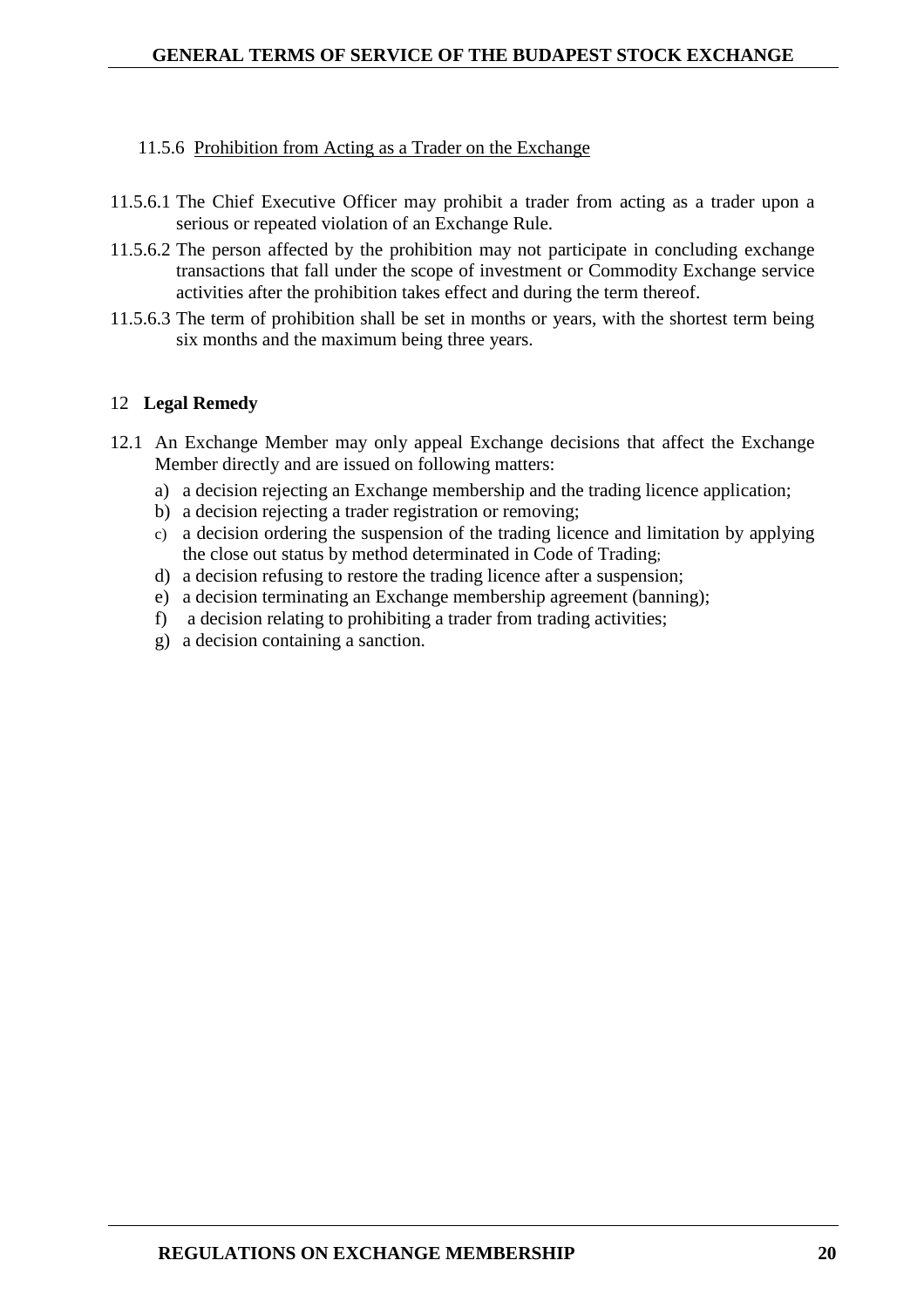- 12.2 A trader may only appeal a decision on sanctioning the trader.
- 12.3 The person affected by a provision in a decision by the Chief Executive Officer may appeal such a decision in a petition addressed to the Board of Directors. In its capacity as a second instance authority, the Board may revise decisions by the Chief Executive Officer. There are no further opportunities for redress within the Exchange organization against decisions by the Board.
- 12.4 Decisions with the option to appeal shall contain an explanation and shall be set in writing. Decisions shall be disclosed to the public in accordance with Exchange Rules and shall be delivered to the party entitled to appeal in a manner that allows clear identification of the date of delivery. Decisions shall be delivered to other affected parties.
- 12.5 A party entitled to appeal a decision may do so within fifteen (15) Exchange Days of receipt in a petition addressed to the Board of Directors and submitted to the Chief Executive Officer.
- 12.6 Any failure to meet the deadline for appeal shall be deemed to constitute a forfeiture of the right to appeal. There is no right to file for postponement even with certification of incapacity and such appeals may not be pursued. The Chief Executive Officer rejects overdue appeals.
- 12.7 The Board of Directors shall review decisions that have been appealed at its next meeting.
- 12.8 A simple majority of directors present at the Board meeting shall be required to reverse a decision by the Chief Executive Officer.
- 12.9 First instance decisions take effect on the day after the deadline for appealing if no appeal is filed, and second instance decisions on the day after the decision is delivered or communicated.
- 12.10 Except for first instance decisions imposing a pecuniary fine, all decisions are immediately enforceable and an appeal shall not delay the enforceability of the decision.
- 12.11 A final decision imposing a pecuniary fine is enforceable.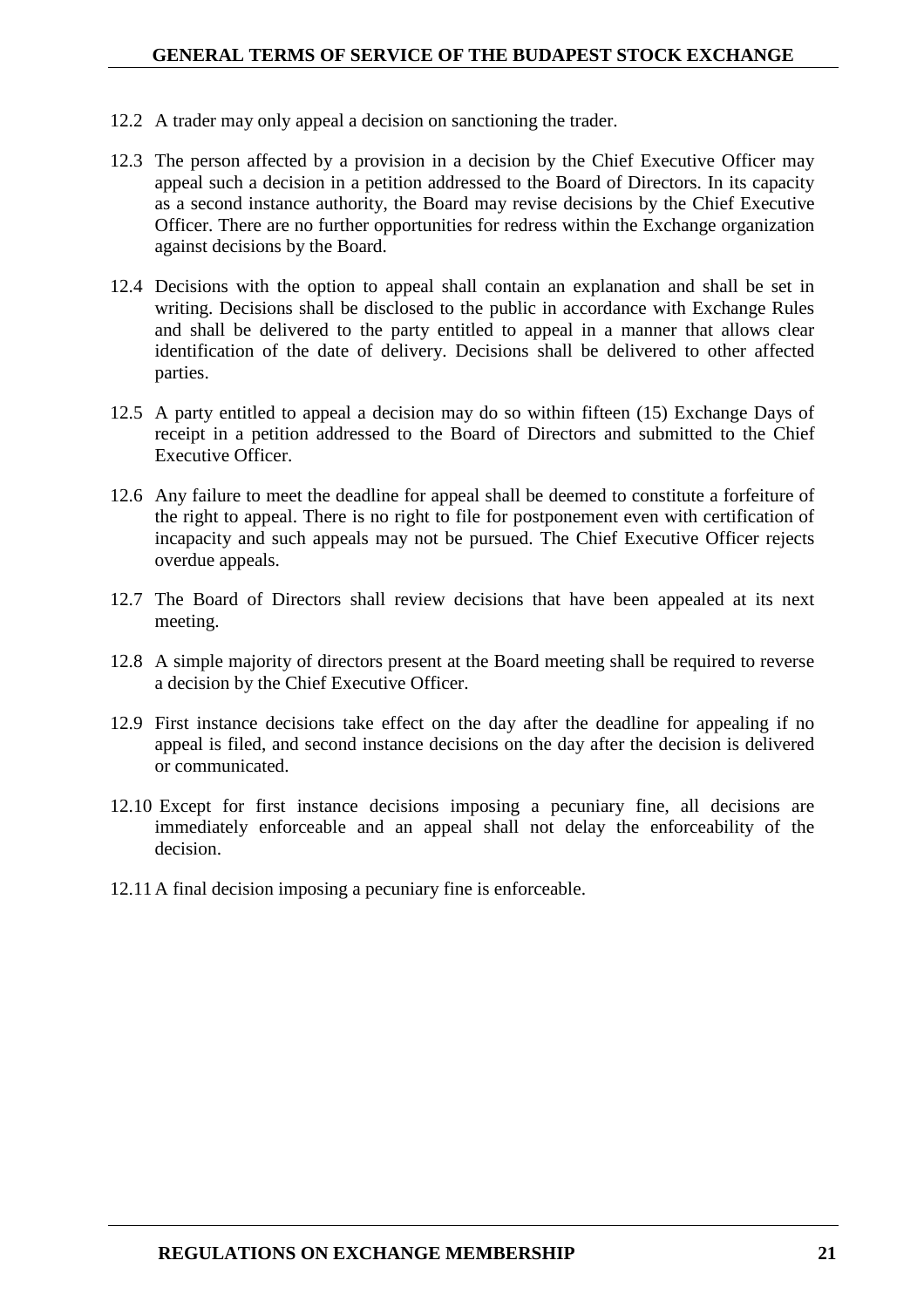## **Chapter 3 RIGHTS AND OBLIGATIONS OF AN EXCHANGE MEMBER**

## 13 **The Rights and Obligations of Exchange Members**

- 13.1 An Exchange Member May:
	- a) participate in the election of the person to represent a Section within the framework set by Exchange Rules;
	- b) participate in trading in a Section within the framework set by Exchange Rules (the trading licence);
	- c) utilise the technical means necessary for trading on the Exchange;
	- d) use the remedies provided in Exchange Rules.
- 13.2 A General Clearing Member who provides clearing services to a Stock Exchange Member who does not have Clearing Membership is authorized to suspend the trading of its Sub-Clearing member in the XETRA system.

### 13.3 General Obligations:

Exchange Members

- a) shall comply at all times with the respective legislative provisions, the Exchange Rules, and – in case of Clearing Members – the KELER Rules, and shall observe and abide by, and ensure that their Employees uphold, the requirements set out in detail below;
- b) shall at all times exhibit the utmost care in pursuing their investment or Commodity Exchange service activities and shall in so doing act in compliance with the stringent ethical requirements typical of the fiduciary nature of such activities in their relationship with customers, other Exchange Members, and the organs of the Exchange;
- c) shall manage their businesses in a manner that enables them to remain solvent and liquid enough to consistently meet payment liabilities as long as they maintain membership in a Section;
- d) Exchange Members who are Clearing Members shall meet their settlement and delivery liabilities towards KELER Ltd. by the given deadline;
- e) shall fill orders with the care expected of an entity in such a capacity;
- f) shall consistently pay the relevant Exchange fees.
- 13.4 Exchange Members shall perform their obligations continuously as long as they maintain Exchange membership and shall continue to fulfil the conditions of membership as long as they are members.
- 13.5 An Exchange Member's company bylaws are publicly available and shall be made accessible to any party. Exchange Members shall ensure that the provisions in their bylaws are enforced and observed in full at all times.
- 13.6 Each Exchange Member shall apply internal procedures and contracts that ensure the enforcement of Exchange Rules and KELER Rules and comply with all pertaining legislative provision.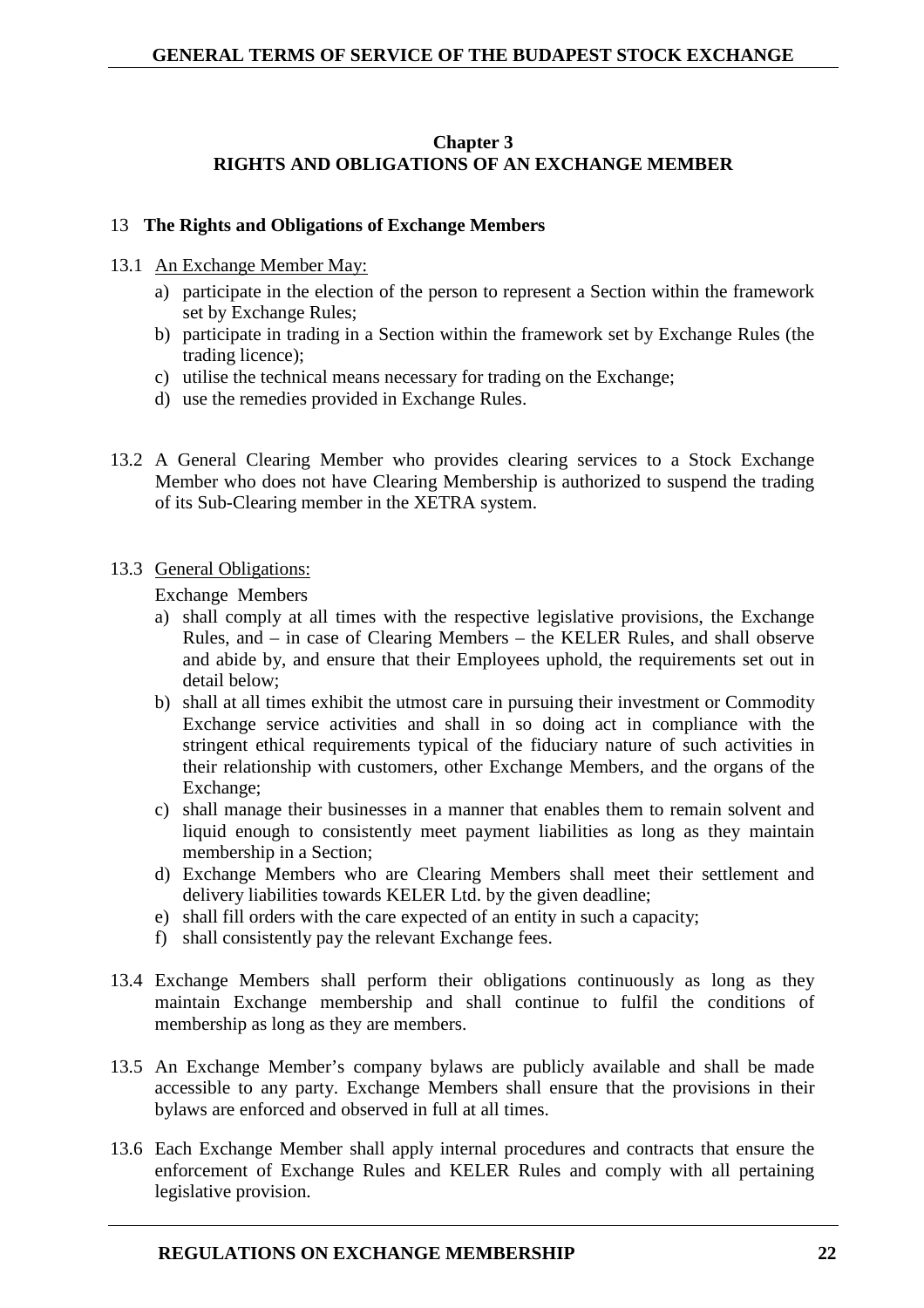#### 14 **The Procedure for Monitoring Exchange Members**

- 14.1 The Exchange may conduct on-site reviews of Exchange Members and request delivery of documents for inspection from Exchange Members to check the enforcement of the Exchange Rules.
- 14.2 The Exchange may perform joint on-site audits with the settlement company and the Supervision.
- 14.3 The Chief Executive Officer may request affected Exchange Members to submit written reports of audits performed by the supervisory bodies. The Exchange Member must send such reports to the Exchange upon the Chief Executive Officer's request.
- 14.4 On-site reviews may be conducted at a member's premises by persons appointed by and holding a letter of authorization from the Chief Executive Officer.
- 14.5 The Chief Executive Officer may order an audit if the transparency of a Exchange Member's operation is not ensured, if the business conduct of the Exchange Member raises the likelihood of a solvency crisis, or in any other cases where information available to the Chief Executive Officer justifies ordering a review.
- 14.6 Whenever an audit is ordered, the Exchange will give priority to testing compliance with the provisions of Exchange Rules and legal regulations that:
	- a) prohibit insider trading or unfair manipulation of market prices,
	- b) determine how Exchange Members should perform risk management, the rules of concluding agreements with customers and the performance thereof, the rules of managing customer assets, and the system of accounting and record keeping.
- 14.7 Exchange Members must make data or documents with the requested content available to the Exchange whenever the Exchange makes written or oral requests during on-site inspection as part of an audit ordered by the Chief Executive Officer. The Exchange shall handle the data thus in its possession as highly confidential.
- 14.8 The Exchange shall prepare a report of on-site audits and such reports shall include a clause by the audited Exchange Member. The Chief Executive Officer may deliver a report of desk and on-site audits to the Supervision and the clearing company. The Exchange may not disclose the information that comes into its possession during desk and on-site audits and reports to third parties other than to the clearing company and to competent authorities.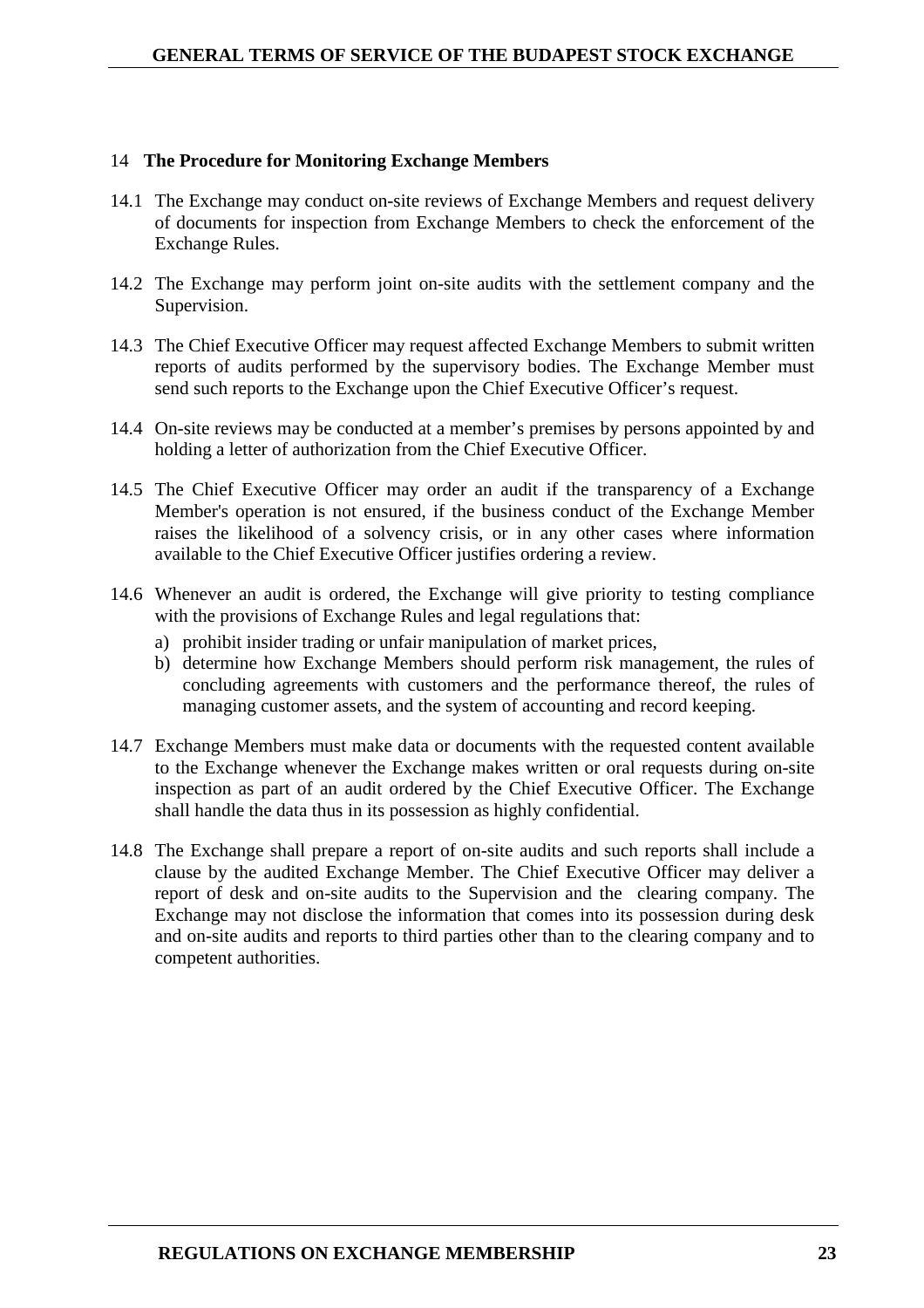## 15 **Disclosure Obligations by Exchange Members**

#### 15.1 Obligation to Disclose Information

- 15.1.1 Exchange Members shall submit timely reports to the Exchange covering information as follows:
	- a) an annual report with the full text of the auditor's report attached

 (deadline: one hundred and fifty (150) days from the balance sheet date in the business year, in the case of an Exchange Member with a seat in a foreign country fifteen (15) days from the balance sheet date in the business year determined by the local law )

- b) consolidated annual report (deadline: one hundred and eighty (180) days from the balance sheet date in the business year, in the case of an Exchange Member with a seat in a foreign country fifteen (15) days from the balance sheet date in the business year determined by the local law)
- c) the monthly turnover report with the data content and by the deadline specified in the applicable CEO decision,
- d) Information included in Annex 2 of the Regulations on Exchange Membership, on the level and by the deadline specified in it,
- e) Above and beyond the foregoing, the data and information requested by the CEO in a written request, on the level and by the deadline specified in that request.
- 15.2 In keeping with Annex 2, of the Regulations on Exchange Membership, a Stock Exchange Member is required to notify the Stock Exchange in writing of any changes in Stock Exchange Membership. The entity submitting the notification is responsible for the truth of the notification and for the notification conforming to the contents as set down in the Regulations on Exchange Membership.
- 15.2.1.1 Exchange Members shall send to the Exchange the balance sheet and the profit and loss account mentioned in sub-section 15.1.1 a) by the deadline set in sub-section 15.1.1 a) and shall publish such documents in accordance with the provisions of the Regulations on Official Publications.
- 15.2.1.2 If an Exchange Member is also an Issuer on the Exchange, it must observe the deadlines in the disclosure provisions set forth in the Regulations on Listing and Continued Trading, as amended.
- 15.3 Processing and Handling Data and Information
	- 15.3.1 The Exchange processes the data provided by Exchange Members and maintains records thereof organised according to each Exchange Member and records in a consolidated form.
	- 15.3.2 The Exchange may handle all data in a publicly available manner unless such data are qualified as confidential securities, banking, or business information under a provision of law.
- 15.4 Other Provisions
	- 15.4.1 Exchange Members shall be liable for any consequences arising from their failure to observe the requirement set out in the Regulations on Exchange Membership to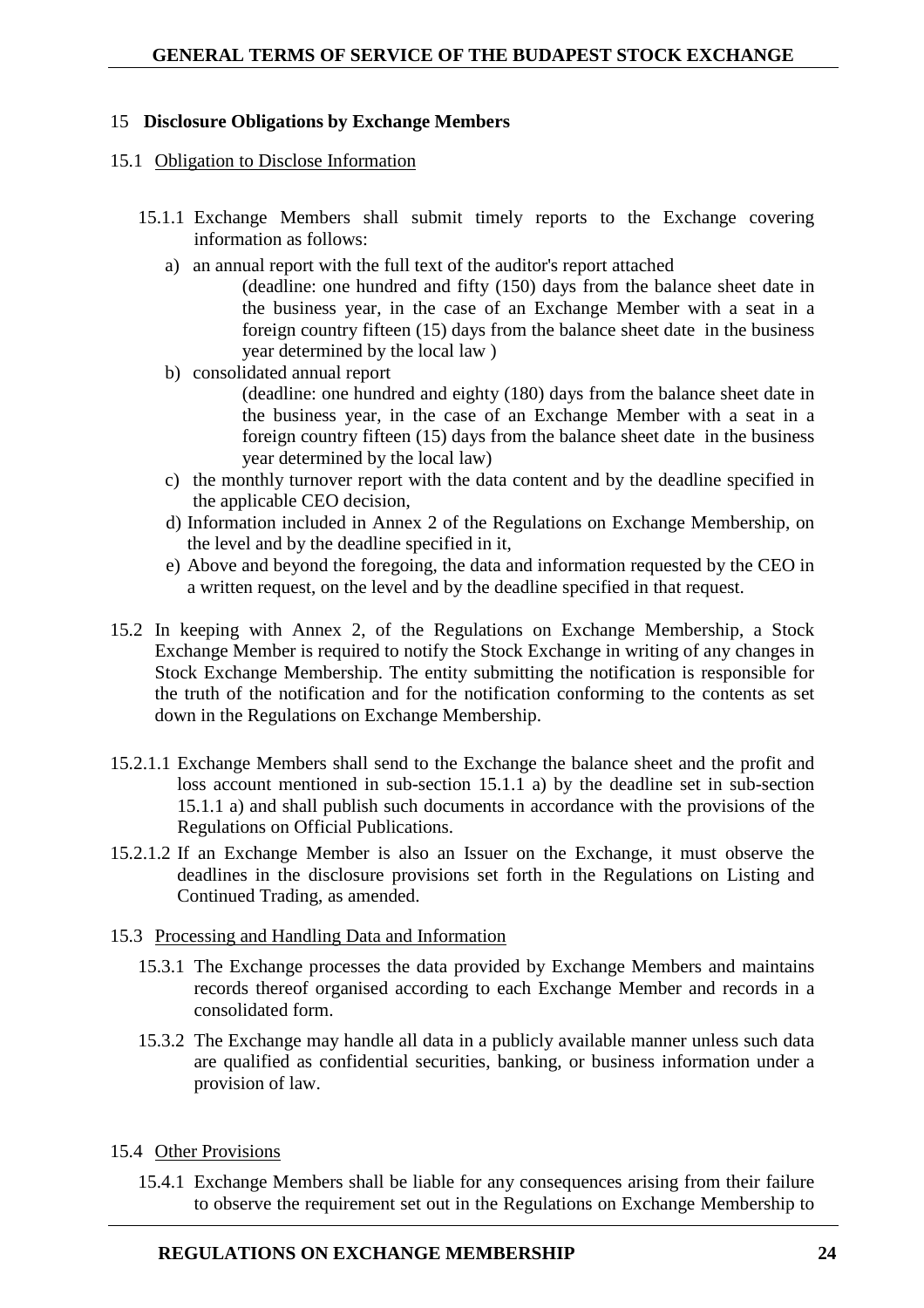provide data and information or from the disclosure of untrue data.

15.4.2 Upon written instructions based on an individual-case decision of the Chief Executive Officer, the senior officers and Employees of an Exchange Member must give an account of Exchange Products - excluding government securities held in their portfolio or the portfolio of Close Relatives living in the same household, the sale and purchase of such Exchange Products, and the transactions concluded with the given Exchange Member. The Exchange keeps statements thus received on file, which may only be used for the purposes of an investigation conducted by the Exchange, by the Supervision or some other authority. The affected parties shall be advised of such use at the time of use.

#### 16 **Effective Forms of Contact Between the Exchange and Exchange Members**

- 16.1 Official contact between the Exchange and Exchange Members may be of the following form:
	- a) written (mail, facsimile, electronically signed e-mail) messages duly signed by the Exchange Member, or the Exchange Member's communications recorded verbatim in the minutes of an official forum;
	- b) written (mail, facsimile, electronically signed e-mail) messages or communications duly signed by, or announcements made at the official site of publication of the Exchange;
	- c) in urgent cases, exceptional oral messages to be followed up by official written confirmation containing all material elements of the oral communication, to be given within an hour or by the close of trading on the Exchange.
- 16.2 Messages or communications of a form different from those specified above shall be deemed unofficial and only informative in nature.
- 16.3 The dispatcher of official communications shall be responsible for verifying receipt.
- 16.4 The language of communication shall be Hungarian or English at the Exchange Member's discretion.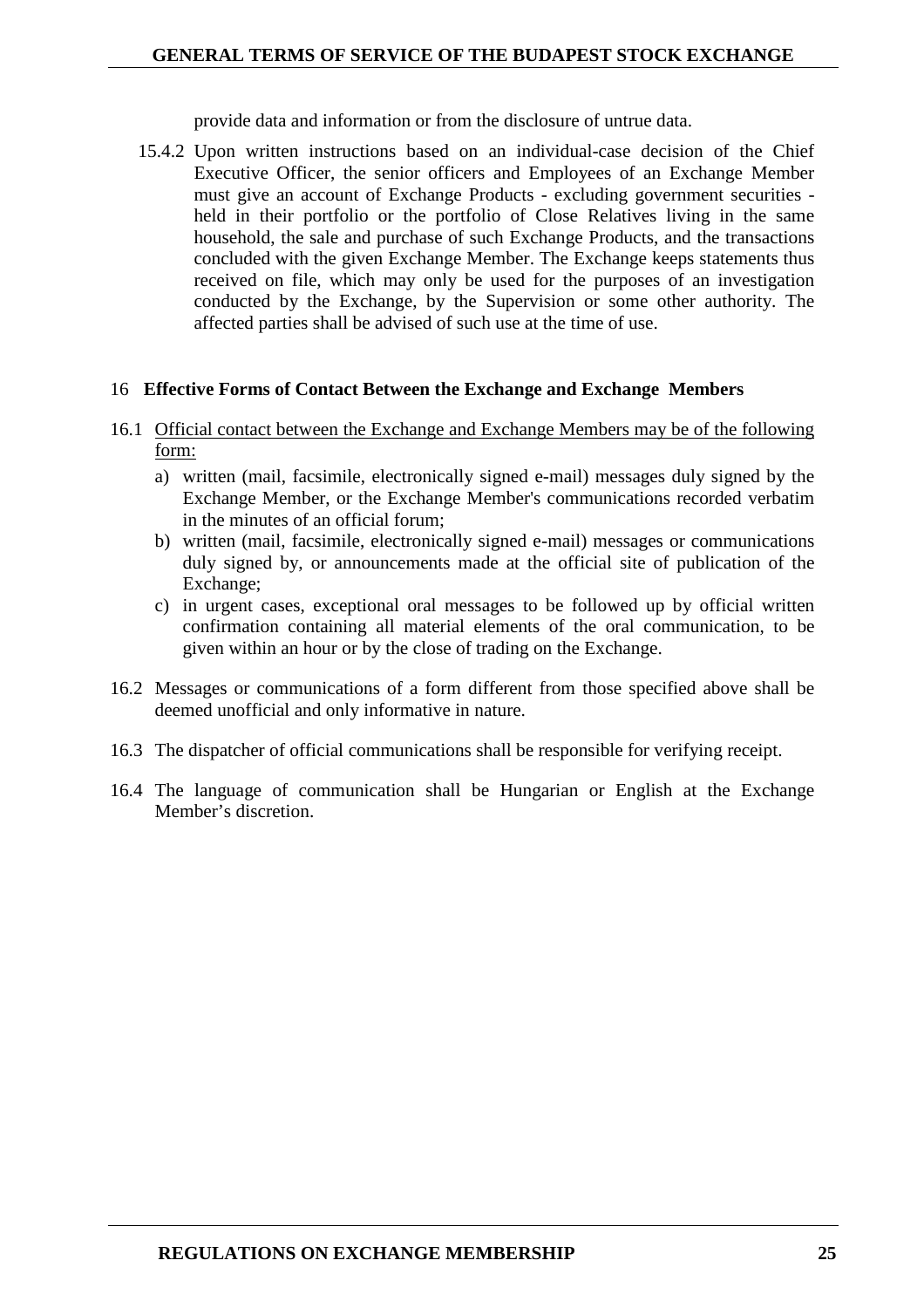## **Chapter 4 MISCELLANEOUS PROVISIONS**

- 17 Except for Section 16, the provisions in Part II, Chapter 3 hereof need not be applied visà-vis Cross Members or shall be applied in accordance with the provisions of the cross membership agreement concluded between the Exchange and the Cross Member's Own Exchange.
- 18 In the case of Exchange Members becoming Exchange Members in the Commodities Section and Derivatives Section before the closing day of BCE's commodity market trading, as regards their traders registered as traders on that day at the latest, requirements regarding traders, specified in the Regulations on Exchange Membership shall be judged in accordance with Board resolution No. 13/2004.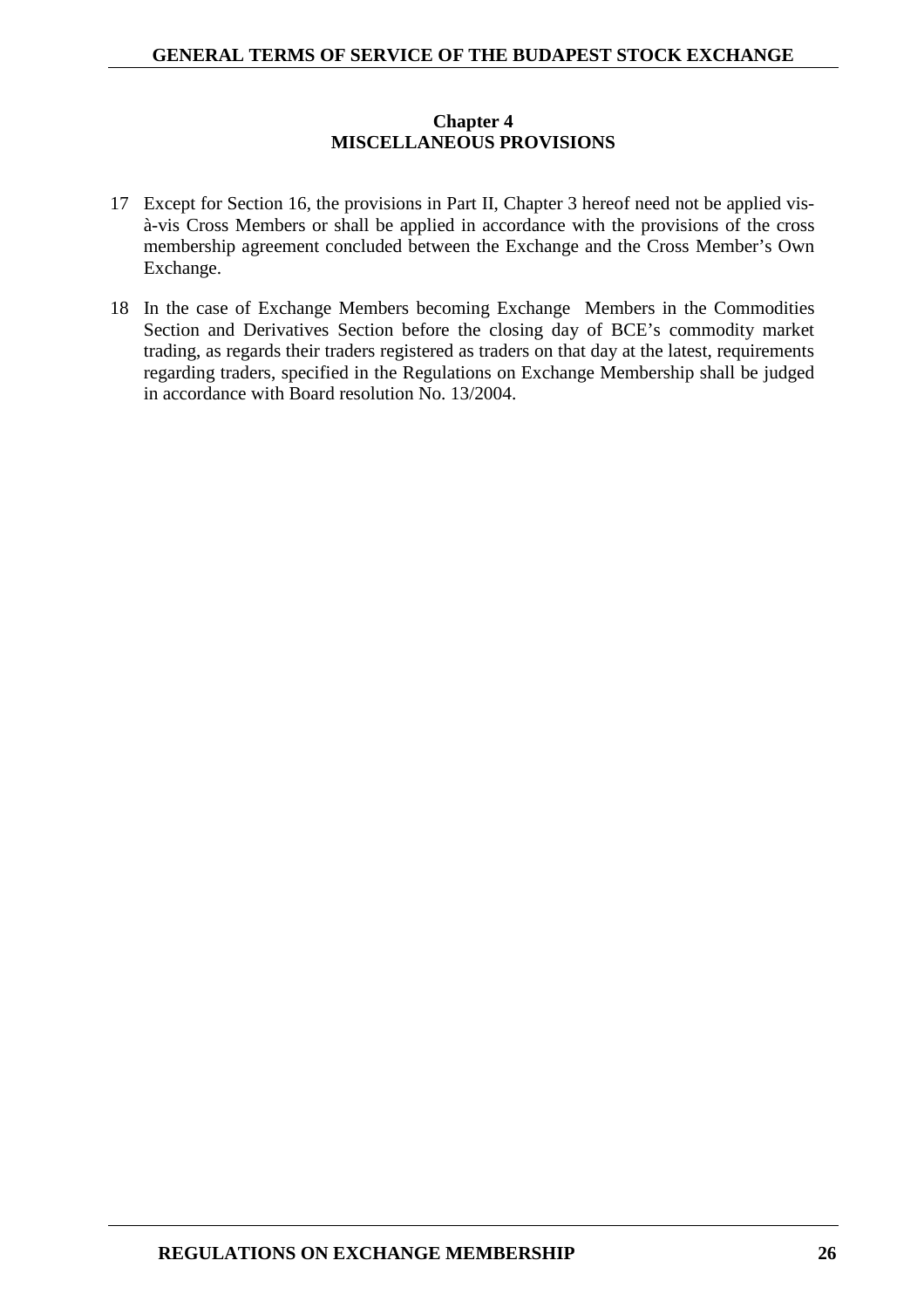# **ANNEXES**

# **Annex 1**

# **Traders' examination requirements in the different Sections and Markets**

1. Traders' examination requirements in the different sections and markets

## **A Equities and Debt Securities Sections:**

- a) Stock Exchange Examination organised by the Central European Training Foundation for Brokers and XETRA Examination, or
- b) any other examinations specified by relevant Hungarian laws as the condition of acting as a trader, and XETRA Examination, or any examinations in addition to the above required as a condition to act as a spot market trader on any exchanges of the European Union and XETRA Examination.

### **B Derivatives Section**

- 1. Futures Market
- a) Stock Exchange Examination organised by the Central European Training Foundation for Brokers, Futures Examination organised by the Central European Training Foundation for Brokers and MMTS II Examination, or
- b) any other examinations specified by relevant Hungarian laws as the condition of acting as a trader, and MMTS II Examination, or

any examinations in addition to the above required as a condition to act as a futures market trader on any exchanges of the European Union and MMTS II Examination.

- 2. Options Market
- a) Stock Exchange Examination organised by the Central European Training Foundation for Brokers, Options Examination organised by the Central European Training Foundation for Brokers and MMTS II Examination, or
- b) any other examinations specified by relevant Hungarian laws as the condition of acting as a trader, and MMTS II Examination, or
- c) any examinations in addition to the above required as a condition to act as an options market trader on any exchanges of the European Union and MMTS II Examination.

## **C Commodities Section**

- 1. Commodities Section
- a) Special examination organised by the Budapest Commodity Exchange before 1th November 2005 and MMTS II Examination, or
- b) Commodity Exchange Examination organised by the Exchange before 28th February 2011 and MMTS II Examination, or
- c) Stock Exchange, Futures and Options Examinations organised by the Central European Training Foundation for Brokers, and MMTS II Examination.

2. The content of the examinations organised by the Exchange is decided by the Board of Directors in a Board resolution.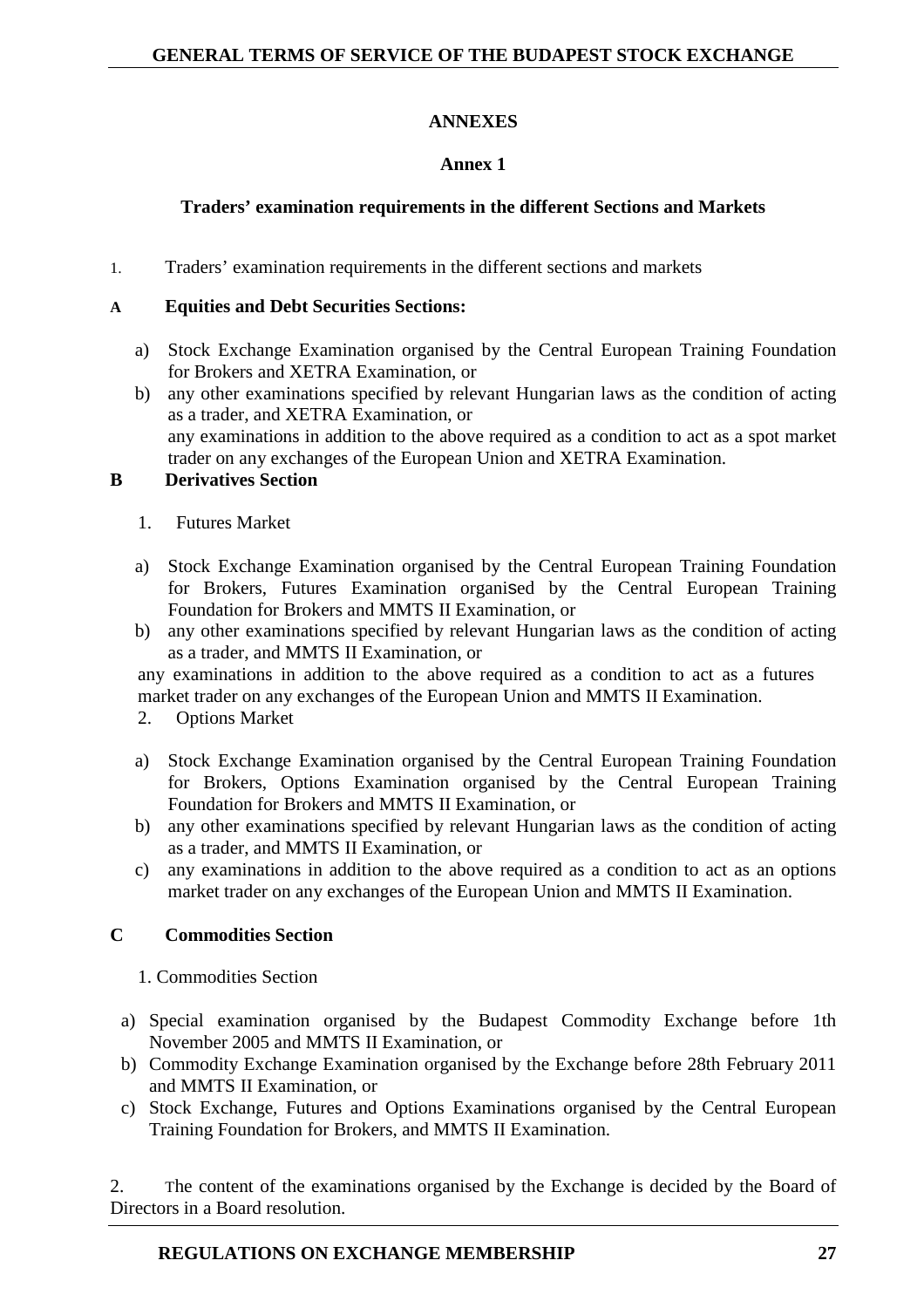3. Regarding the examinations organised by the Exchange, the CEO decides on the rules regulating training and examinations in a CEO decision.